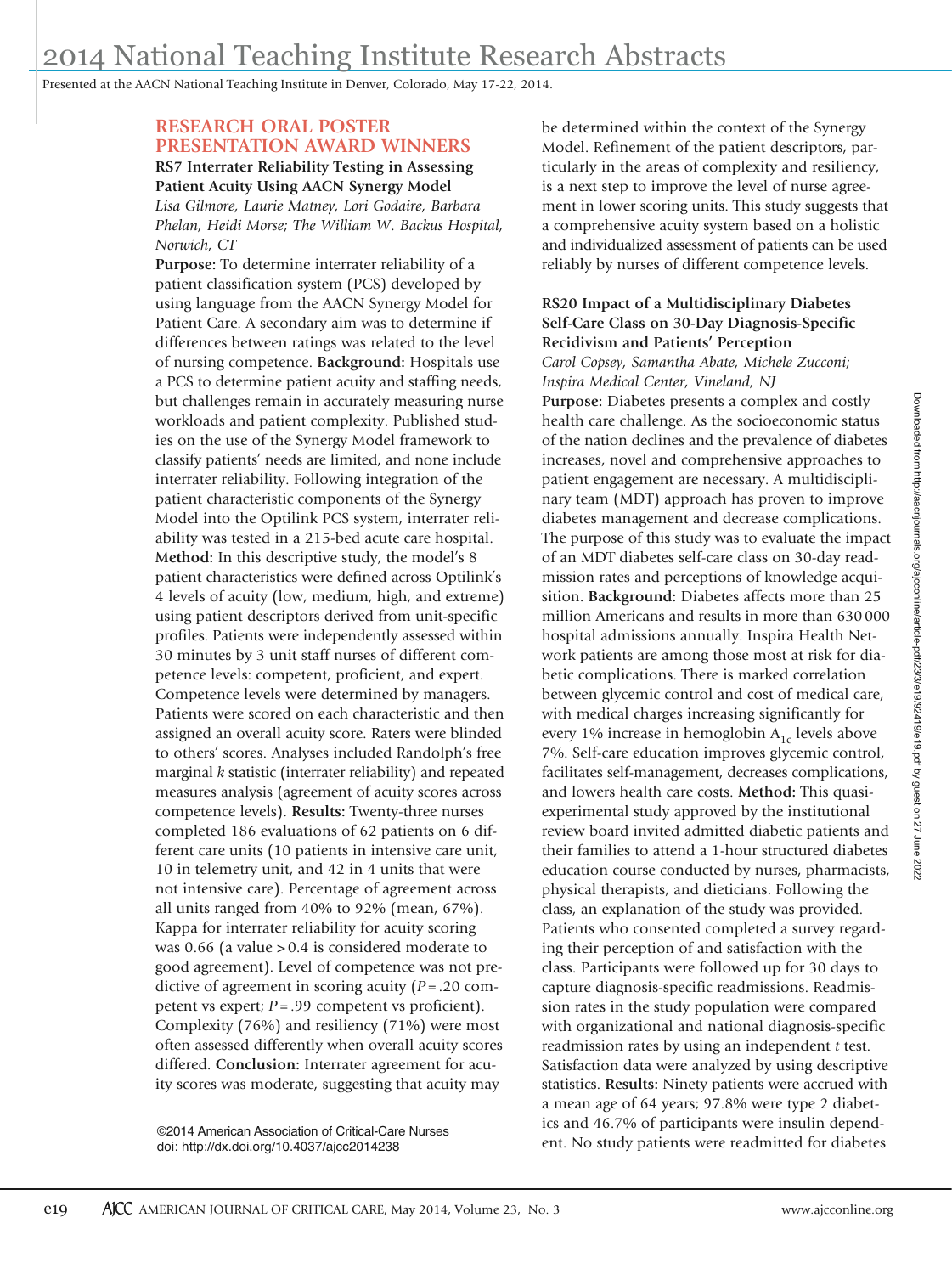(or diabetes-related complications) within 30 days of discharge. These results represent a significant decrease of 26.3% (*P* < .01) and 19.1% (*P* < .01) from national and organizational diagnosis-specific 30-day readmission rates, respectively. Patient satisfaction data analysis revealed that 100% of participants enjoyed the class, will use what they learned, and would recommend the class to others. Almost all (98.9%) felt better prepared to manage their diabetes and stated that they would use what they learned in their self-care. **Conclusion:** Potential annual cost savings associated with similar readmission reductions exceed \$1 million organizationally and \$700 million nationally. Participants in the MDT diabetes class enjoyed the experience, thought that the knowledge gained was useful, and felt better prepared to manage their disease. The results of this study indicate that a multidisciplinary diabetes self-care class is a cost-effective and successful intervention that facilitates patient self-management and subsequently decreases readmissions.

#### **RS27 The Perceptions of Adult Hospitalized Patients Regarding Family Presence During Cardiopulmonary Resuscitation**

*Carolyn Bradley, Nelson Leach, Meghan Petrocelli, Michelle Keithline, Mary Scanlon, Janet Parkosewich; Yale-New Haven Hospital, New Haven, CT* **Purpose:** (1) Explore patients' perceptions regarding family presence during cardiopulmonary resuscitation (CPR), (2) Identify who that family member would be, (3) Determine how important it would be for the patient to be the decision maker regarding family presence during CPR and if consent should be given ahead of time, and (4) Determine factors associated with patients' preference for family presence during CPR. Family includes someone who is biologically or legally related to the patient, a companion, or a close friend. **Background:** Family presence during CPR is not a universally accepted practice in the acute care setting. Studies on this topic have shown agreement among clinicians, lay public, and family members that family presence during CPR is beneficial and should be offered, although physicians have more reservations about this practice. Limited research has examined patients' wishes to have a family member present should CPR be necessary and whether patients wish to be the decision makers regarding who should be present. **Method:** The random sample for our exploratorydescriptive study was composed of 117 patients (mean age, 54 years; 60.7% white, 56.4% female, 54.6% with a high school education or higher) admitted to medical inpatient units. After institutional review board approval, we obtained informed

consent and conducted a 15-minute interview with patients who were 18 years of age or older, had full code status, and were able to read/speak English. Bivariate analyses were performed to explore candidate variables (demographic factors and sources of CPR information) for the logistic regression analysis used to determine factors independently associated with patient's preference for family presence during CPR. **Results:** Approximately half of the patients agreed or strongly agreed that it was important to have a family member present during CPR (52.1%), important for them to be the decision maker about who should be present (50.4%), and important to give consent ahead of time (47%). Patients identified an other unspecified person (20.5%), spouse (14.5%), adult child (8.5%), close friend (5.1%), or companion (4.3%) as the person they wanted to be present. Agreement with importance of family presence during CPR was associated (unadjusted) with age  $(P=.02)$  and race  $(P=.05)$ , whereas younger age was significantly and independently associated with this statement (odds ratio, 0.963; 95% CI, 0.932-0.966; *P* = .03). **Conclusion:** Having a family member present during CPR is a very personal decision that needs to be made by the patient. For some, particularly younger patients, having a family member stay with them during this critical event is important. The results of this study should be used to inform the creation of familywitnessed CPR policies in acute-care settings with the specific aim of providing care that is patient and family centered. Replication of this study in other settings is warranted.

## **RS29 Transitions from Cardiac Intensive Care to Home: A Psychometric Comparison of Generic and Disease-Specific Measures**

*Janet Kloos, Mary Anthony; University Hospitals Case Medical Center, Cleveland, OH*

**Purpose:** To explore psychometric evidence and utility of the general Care Transitions Measure (CTM) and the cardiac-specific, Cardiac Care Transitions Measure (CCTM) in a sample of patients being discharged home directly from an intensive care unit (ICU). **Background:** Patients experiencing myocardial infarction are discharged home from the ICU in increasing numbers. The constraints of short ICU stay with limited time to teach make research on the timing and method of creating a foundation for building a teaching discharge program most relevant. "Patients and caregivers frequently are unprepared for what will transpire after the transition and their role in the process…." Little evidence exists on teaching patients once they are discharged from the ICU. **Method:** Design—Descriptive cross-sectional design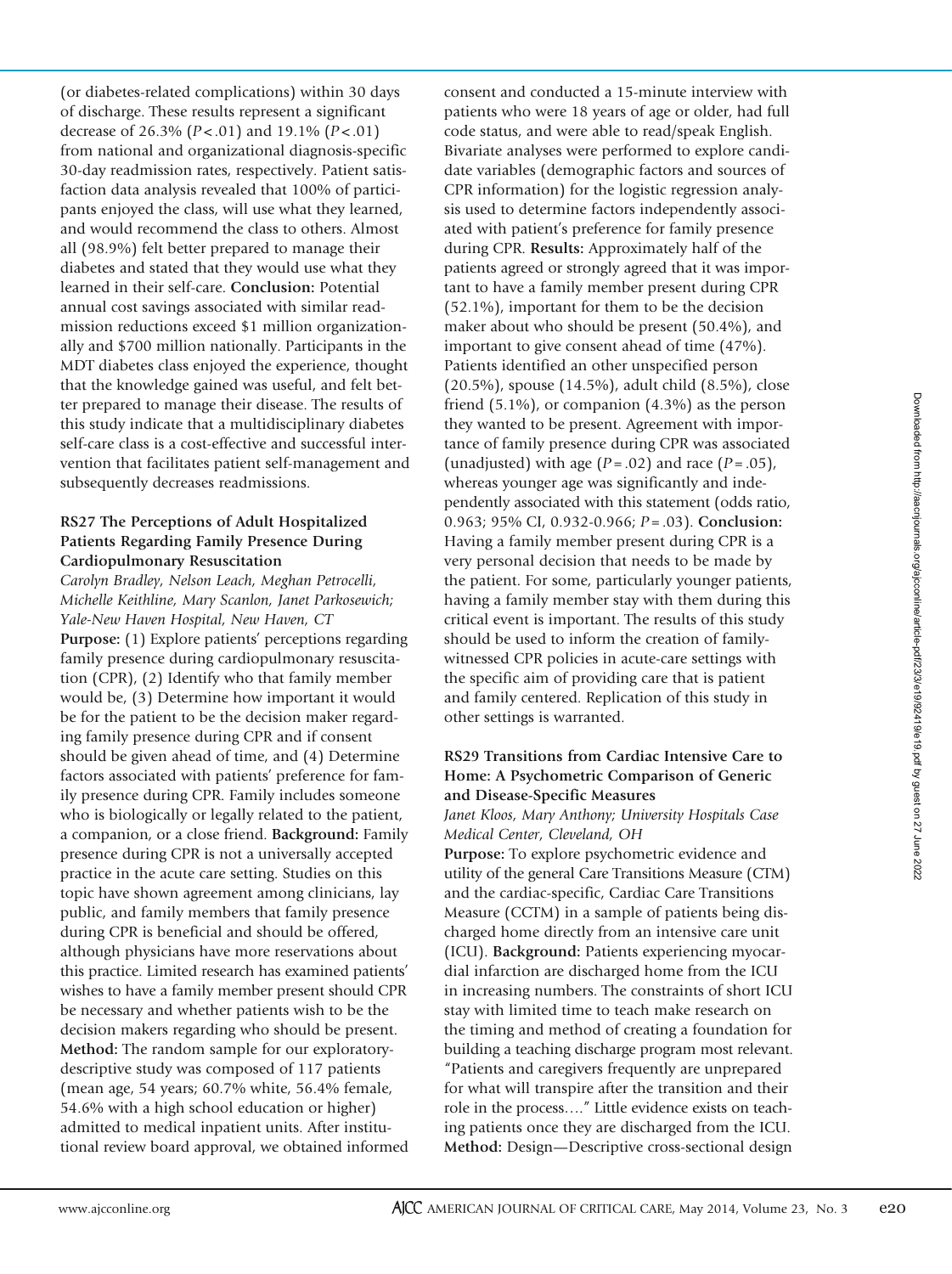using survey methods. Setting and sample—A 20-bed coronary care unit in a Midwestern academic medical center. The sample was 85 patients experiencing myocardial infarction from cardiac disease and being discharged from the ICU directly home. Measures— CTM: a 15-item unidimensional instrument of the quality of preparation for care transition from hospital to home. CCTM: an 8-item unidimensional measurement instrument that is more specific about quality of preparation for a care transition after a myocardial infarction. **Results:** The mean age of participants was 61 years (SD, 13.18 years) with a mean LOS of 3.99 days (SD, 1.80 days), sex was almost even, most were living with someone, and 56% had college or higher education. Participants scored higher on the general CTM (mean, 79.32; SD, 14.9) compared with the specific CCTM (mean, 86.82; SD, 17.9). The reliabilities between the 2 scales were comparable (Cronbach  $\alpha$ : 0.94 for CTM and 0.89 for CCTM). Exploratory factor analysis (Kaiser Meyer Olkin [KMO] measure of sampling adequacy) demonstrated validity of the CTM (KMO = .91) and CCTM (KMO = .86). The factor structure of the CCTM was consistent with the conceptual development of items developed on the basis of the American Heart Association's "Get with the Guidelines" teaching topics. **Conclusion:** Discharging from an ICU is a relatively new phenomenon. Using existing measures to determine readiness of transition to home must be carefully examined. The CCTM, a disease-specific instrument, demonstrated reliability and validity. Our results, which used a combination of measures, indicate that at this point in time, an optimum strategy may be to evaluate preparation for discharge from the ICU. Further research on this disease-specific instrument is warranted.

#### **RESEARCH POSTERS**

**RS1 Does a Blended-Learning Method to Achieve Electrocardiography Competency Ensure Nurses' Capability at the Bedside 8 Weeks After the Course?** *Carol Ann Brooks, Colin O'Rourke, Nancy Kanyok, Nancy Albert; Cleveland Clinic, Cleveland, OH* **Purpose:** To determine nurses' electrocardiographic (ECG) knowledge 8 weeks after successfully completing a blended-learning ECG course. The specific aims were to compare postcourse and 8-week clinical competency in basic ECG interpretation and management of patients and to determine if 8-week scores were associated with nurses' characteristics, work environment, and perceived comfort in ECG analysis and interventions. **Background:** After passing a basic ECG interpretation and patient management

course, there is very little literature available on continued competency of nurses. In our setting, nurses learn ECG via a blended-learning course (8 hours computer content and 8 hours facilitated classroom instruction/case study application); however, ECG course knowledge after course completion is unknown. **Method:** This correlational study involved a single group of 69 nurses working with ECG monitors who successfully passed initial ECG testing. The 8-week ECG test was composed of 9 ECG strips: 3 each at beginner, intermediate, and advanced levels. Demographics, perceived comfort with ECG expectations, and perceived competency levels were collected. Postcourse and 8-week test scores were compared by using a paired *t* test. Relationships between 8-week and postcourse test scores and nurse demographics were measured by using Spearman's rank correlation ρ, Wilcoxon rank-sum or Kruskal-Wallis rank sum tests for continuous or categorical data. Analyses were performed by using R software (v.2.15.2, Vienna, Austria). **Results:** Of nurses, 85.5% perceived their ECG competency level to be beginner/advanced beginner and 57.9% were somewhat comfortable or comfortable with rhythm interventions. The 8-week test scores decreased (mean difference [SD], 26.3% [11.5%], *P* < .001) reflected intermediate-level ECG knowledge. Nurses with greater perceived comfort with interventions for ECG abnormalities had higher median (interquartile range) 8-week scores, 66.1% (60.8%-71.8%) vs 59.2% (53.4%-67.6%), *P* = .01. Perceived ECG competency was associated with 8-week test score (*r*=0.28, *P*=.02). Differences in 8-week and postcourse scores were smaller in nurses with greater perceived comfort with ECG measurement  $(P=.008)$  and nursing interventions (*P* = .009). **Conclusion:** At 8 weeks, nurses who completed ECG competency testing had intermediate knowledge that was correlated with self-perceptions of ECG competency. Unit educators/coaches need to focus on ECG interpretation, measurement, and interventions to reinforce ECG course information and guide nurses toward advanced knowledge to ensure optimal patient care quality and safety.

## **RS2 Amiodarone Peripheral Infusion Phlebitis: A Nursing Intervention to Reduce Patient Harm** *Mary Spiering; Providence St Vincent Medical Center, Portland, OR*

**Purpose:** To reduce patient harm by implementing a standardized approach to infusing peripheral amiodarone. **Background:** Amiodarone is one of the most widely prescribed antiarrhythmics for treatment of atrial fibrillation with rapid ventricular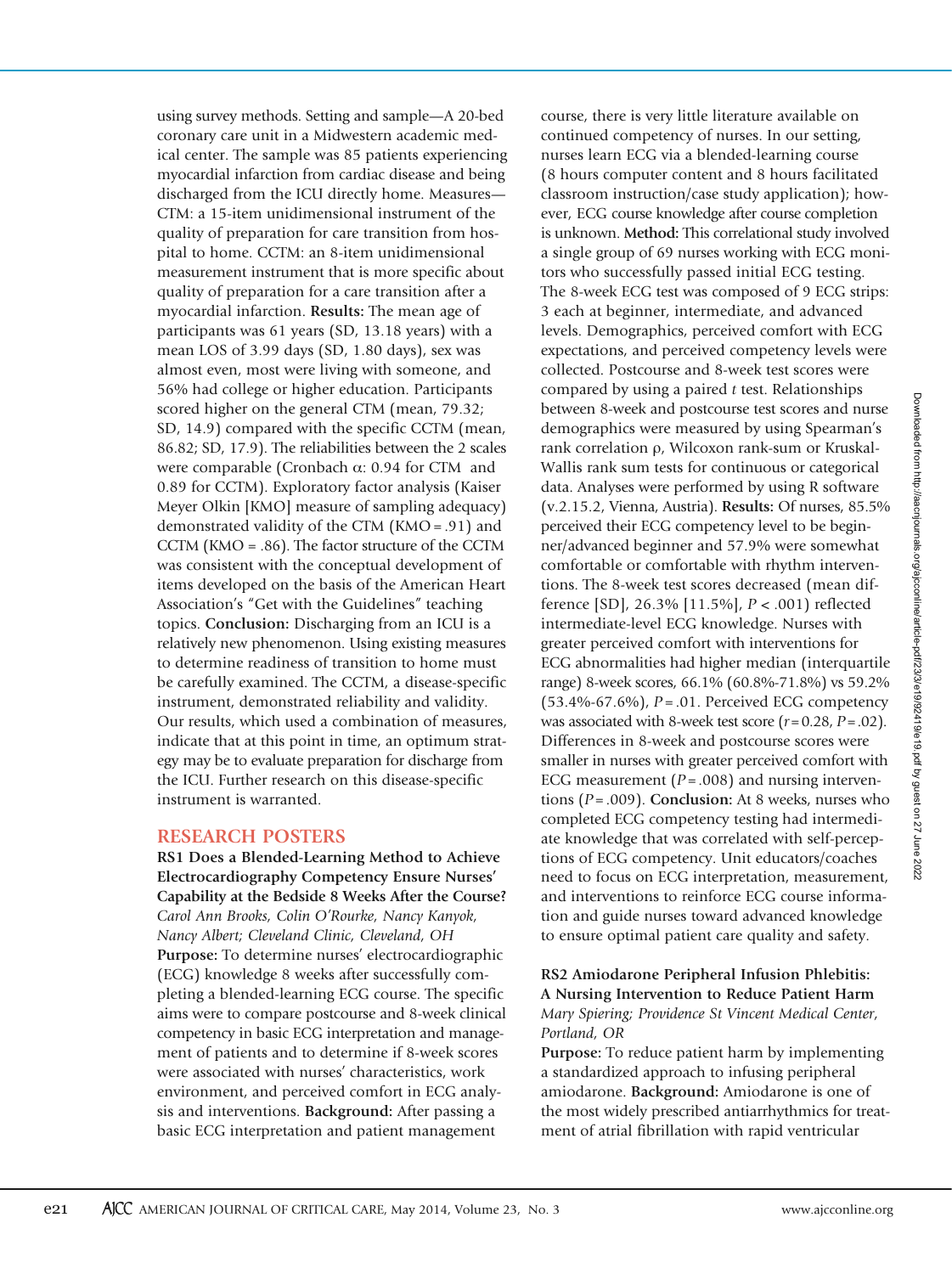response. Peripheral amiodarone infusion may cause pain during infusion and subsequent phlebitis. Left undetected, ongoing infusion can result in severe chemical burns resulting in tissue necrosis. Furthermore, undetected ongoing pain can contribute to complex regional pain syndrome and require ongoing treatment. Nurses on the cardiac telemetry unit reported ongoing issues with amiodarone-related pain and phlebitis, requiring repeated starts of intravenous catheters. Nurses had a limited understanding of the incidence of phlebitis, and no guidelines for peripheral amiodarone infusion existed. **Method:** In March 2012, the clinical nurse specialist began tracking all patients with peripheral amiodarone infusions on the cardiac telemetry unit. Data collection included amiodarone concentration, visual inspection of the infusion site, and phlebitis grading. An amiodarone infusion guideline was developed by a multidisciplinary group that included pharmacy, intravenous therapy, cardiology, and nursing. In August 2012, approval was obtained from the institutional review board and data were collected after guideline implementation. Patients were identified through a report from the electronic medical record, and individual nurses notifying the clinical nurse specialist for patients with amiodarone infusions. Data were collected to compare amiodarone phlebitis rates from before to after implementation. **Results:** The rate of peripheral phlebitis related to amiodarone was 85% before and 38% after implementation of the guideline, which represented a 47% change or improvement. The majority of the data collected were on males (68%) with a mean age of 69 years. More medical patients were observed in this study than surgical patients. The medical admission diagnoses included heart failure, atrial fibrillation, chest pain, and hypertension. The surgical diagnoses was exclusively open heart surgery and coronary artery bypass graft with or without valve replacement. An interesting finding was the severity or grade of phlebitis before and after guideline implementation. A more desired phlebitis scale of 0 was much higher after (62%) implementation of the guideline than before (14%). Conversely, a less desired phlebitis rating of 4 was higher in the preguideline observation (12%) than the postguideline (0%) observation. This finding indicated that with implementation of the guideline, not only was the phlebitis rate reduced, but the severity of the phlebitis was reduced as well. **Conclusion:** Implementation of a peripheral amiodarone infusion guideline helped reduce harm to patients; however, further improvement is needed to reduce amiodarone-related phlebitis rates even further.

## **RS3 Family Presence During Resuscitation after Trauma**

*Jane Leske; University of Wisconsin-Milwaukee* **Purpose:** To examine the effects of family presence during resuscitation (FPDR) in patients who survived trauma from motor vehicle crashes (MVCs) and gunshot wounds (GSWs). The primary aim was to compare the effects of FPDR on family strengths (resources and communication) and outcomes (anxiety, stress, and well-being) and compare those strengths and outcomes in families who were present  $(n = 55)$  with those in families who were not present (n = 55) during resuscitation. **Background:** FPDR has been debated in the literature around the world for the past 20 years. The ongoing controversy, dearth of comparative designs, small sample sizes, and survey methods make it difficult to come to a definitive conclusion about the benefit of FPDR. This study has the potential to bring an understanding to an often neglected and vulnerable population of families who participate in the FPDR option by describing if the experience fosters any positive outcomes after trauma. **Method:** The Resiliency Model guided the design and selection of variables for this study. A multivariate, comparison, prospective design was used. A convenience sample of family members participated within 3 days after admission to critical care. Family strengths were measured by the Family Inventory of Resources for Management and Family Problem-Solving Communication Index. Family outcomes were measured by the State anxiety portion of the State Trait Anxiety Inventory, Acute Stress Disorder Scale, and the Family Member Well-being Index. Analysis of covariance with propensity score analysis was used to answer the research question. **Results:** Family members of 110 trauma patients (MVC,  $n = 86$ , 78%; GSW,  $n = 24$ , 22%) participated in this study. Family members ranged in age from 20 to 84 years (mean, 47; SD, 15, median, 47). Most were female (80%) and white (68%). Patients ranged in age from 18 to 93 (mean, 43; SD, 21; median, 42) years. Almost one-third of patients  $(n = 35)$  had a secondary diagnosis of traumatic brain injury and  $35\%$  (n = 38) arrived at the hospital via Flight for Life air transport. Results indicated that scores for communication ( $t = 2.35$ ,  $P = .02$ ) and well-being (*t* = 3.31, *P* = .001) were higher and anxiety (*t* = -2.60, *P* = .01) and stress (*t* = -3.25, *P* = .002) were lower in the FPDR group. **Conclusion:** The results of this study contribute to the growing body of literature that FPDR has some beneficial effects for family members. The major limitation was the inability to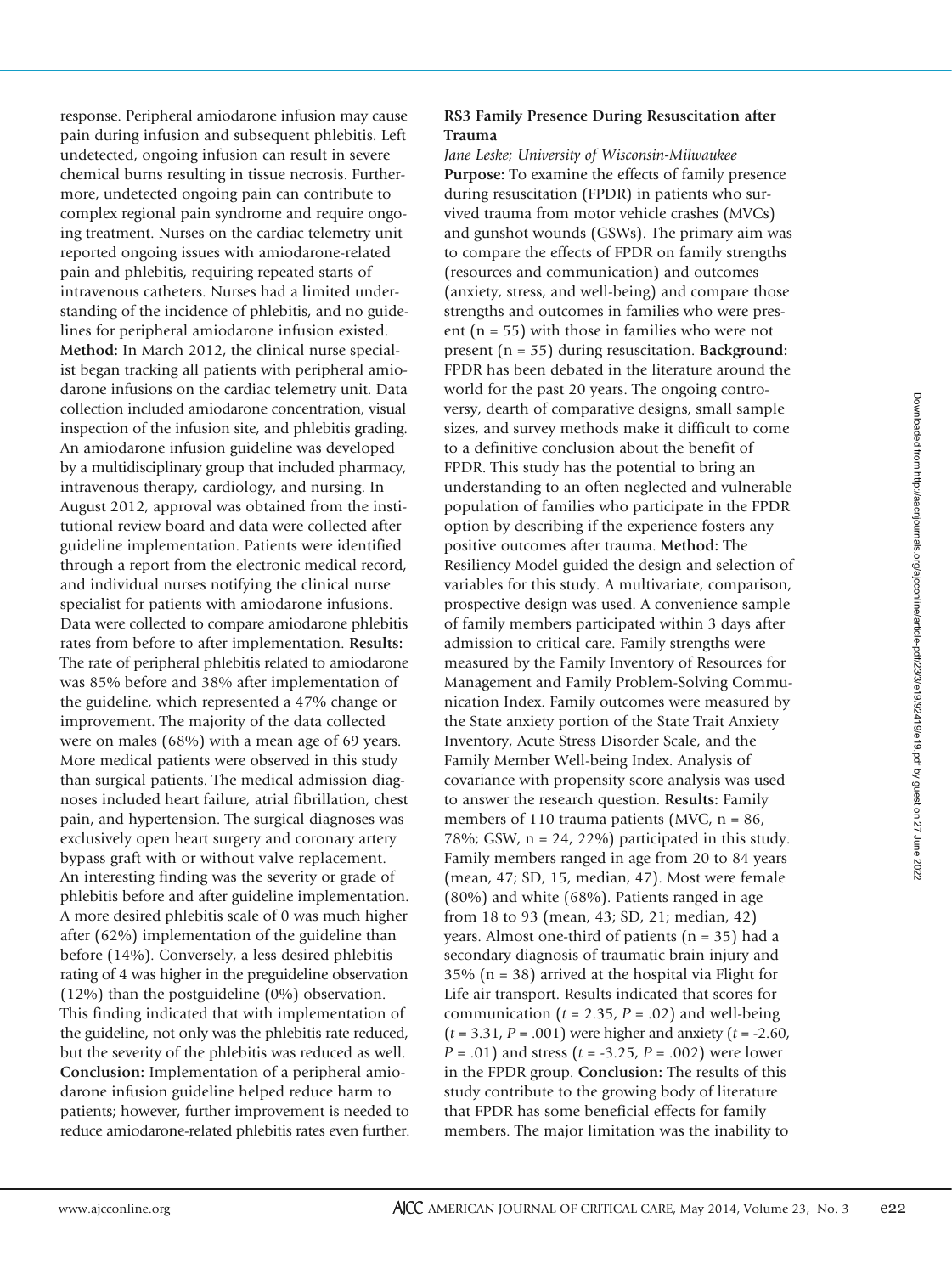randomize the FPDR option. Data were cross-sectional and based on family self-report. Any moderating effects of mode of transportation (Flight for Life) or secondary diagnosis of traumatic brain injury must be examined in further research. Longterm effects of FPDR remain unknown.

## **RS4 Comparison of Temporal Artery Temperature Measurement With Standard Temperature Measurement in Critically Ill Children**

*Kelly Merrill; Seattle Children's Hospital, Seattle, WA* **Purpose:** To describe the correlation of temporal artery (TA) temperature measurement to bladder, rectal, and axillary temperatures in critically ill children. **Background:** Accurate measurement of temperature is an essential component of routine nursing care in critically ill patients and is typically obtained by using an invasive probe. In the past decade, a noninvasive temporal artery method has been developed and studied primarily in the adult population. **Method:** Sixty-nine participants 0 to 12 years old had concurrent temperature measurements from 3 sources: TA, bladder or rectal, and axillary. Participants were stratified on the basis of age (<1 year and 1-12 years) and method of core temperature monitoring. Pairwise comparisons of TA with other measures were carried out on the basis of an effect size of 0.5°C. **Results:** The paired difference between bladder and TA temperature in the  $\langle 1 \rangle$  year group (*P* < .001) was significant at 0.55°C with bladder temperatures lower than TA temperature (95% CI, 0.24 $\degree$ C -0.85 $\degree$ C); however, bladder temperatures in the 1-12 year group  $(P = .57)$ showed a paired difference of only 0.1°C lower (95% CI, -0.23 $\degree$ C to 0.42 $\degree$ C) in comparison to TA temperatures. The paired differences between rectal and TA temperature did not differ significantly in either age group (<1 year: mean [95% CI] =  $0.31^{\circ}$ C [-0.15°C to 0.77°C], *P* = .19; 1-12 years: mean [95% CI] = 0.29 °C [-0.17°C to 0.75°C], *P* = .22). Axillary to TA temperatures, in both age groups, revealed paired differences that reflected a significant difference (<1 year: mean [95% CI] =  $0.91^{\circ}$ C [0.6°C -1.2°C], *P* < .001; 1-12 years: mean [95% CI] = 0.87°C [0.6°C-1.2°C], *P* < .001). **Conclusion:** The results of this study support use of TA thermometry in the pediatric intensive care unit as an acceptable alternative to rectal temperatures. It also shows that TA thermometry is a more accurate estimate of core temperature than axillary temperatures. The results showed varied bias between TA and bladder thermometry depending on the age of the patient. Therefore, TA temperature is most likely an acceptable

alternative to rectal and bladder temperatures in children and other infants when limitations are considered.

#### **RS5 Step Forward to Decrease Visitor Anxiety in the Intensive Care Unit**

*Robin Fichuk, Elizabeth Woodley, Susan Smith, Ijeoma Anen; Duke Raleigh Hospital, Raleigh, NC* **Purpose:** Comparing visitor anxiety before and after a video or placebo orientation to the intensive care unit (ICU). The hypothesis for this study was: In family members of critically ill patients, participation in a structured orientation program about the critical care environment and experiences will decrease visitor anxiety. **Background:** High level of visitor anxiety was noted with no relief with current standard practice upon ICU admission. Few studies have evaluated how best to provide information to family members of newly admitted critically ill patients to decrease their anxiety and better meet their needs. Only 1 prior study was a randomized controlled trial, and most bundled several interventions into a single study, making it impossible to know which of those tested provided benefits for the family. **Method:** A pretest, posttest, randomized, placebo-controlled trial study design was used to evaluate the effects of a structured orientation program on visitor anxiety levels. A convenience sample of 67 visitors was used. The dependent variable was the anxiety level of ICU visitors. Random assignment to treatment groups was done by using a computerized randomization scheme. A videotape educational program was made by ICU nurses; the study control group was shown a videotape about the health system. Anxiety was measured with the Spielberger State Anxiety Inventory tool. Changes in anxiety scores were analyzed between groups to detect differences related to intervention and characteristic. **Results:** Anxiety was significantly lower after viewing the orientation video. Anxiety scores decreased more for visitors of patients who had emergency ICU admissions when compared with patients whose admission was elective or planned, even with prior experience as a visitor or a patient. The sample was nearly equal by sex and varied by education level, age, and relationship to the patient. **Conclusion:** A structured video orientation program affects visitors of emergency ICU admissions by positively decreasing their anxiety level. Providing a consistent and complete orientation to the ICU environment validated the nurses' hypothesis. Further studies may be indicated with larger sampling and revised video content.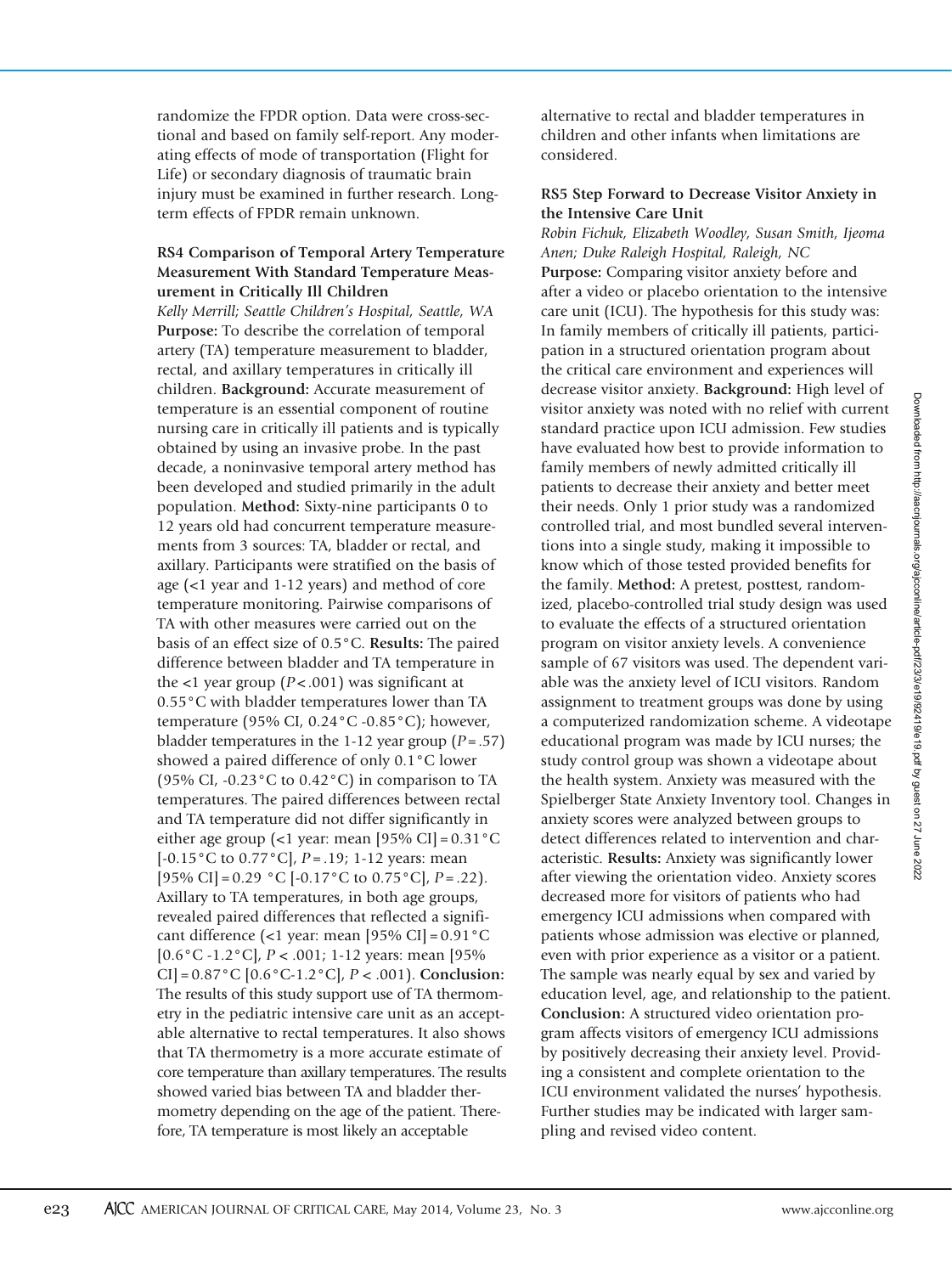## **RS6 A Balancing Act: End-of-Life Decision Making in the Intensive Care Unit**

*Natalie McAndrew, Jane Leske; Froedtert Hospital, Milwaukee, WI*

**Purpose:** Research findings provide evidence that differing professional perspectives during end-of-life decision making are a source of potential conflict and barrier to communication. This raises questions about how nurses and physicians share their perspectives during end-of-life decision making and the influence of these professional perspectives on the decision-making process. The purpose of this study was to describe end-of-life decision making experiences as understood by nurses and physicians in the intensive care unit (ICU). **Background:** The possibility that life-supportive technology may lengthen the process of dying is distressing for health care professionals; however, withholding advanced medical support when it is available may seem unethical. Nurses and physicians must acknowledge conflicts that occur during end-of-life decision making by discussing perspectives and must work collaboratively to resolve issues. When this does not occur in practice, it may hinder decision-making processes and adversely affect patient and family outcomes. **Method:** A descriptive, qualitative design based on grounded theory methods was used for this study. Intensive care units in a large academic, Midwestern hospital were the research setting. A purposive sampling method was used. The digitally audio recorded open-ended interviews were transcribed and reviewed multiple times with transcripts in hand to check for accuracy. All transcripts were coded during the process of line by line analysis of the data, and during this time sensitizing and theoretical questions were proposed and potential concepts and categories were explored. After data coding, a central category, categories, and subcategories were identified to derive a theoretical scheme. **Results:** Interviews were conducted with 7 nurses and 4 attending physicians. Grounded theory analysis revealed the core category of "end-of-life decision making as a balancing act." Three interacting subthemes were identified: emotional responsiveness, professional roles and responsibilities, and intentional communication and collaboration. Balancing factors included a team approach, shared goals, understanding the perspectives of those involved, and knowing your own beliefs. In contrast, feeling powerless, difficult family dynamics, and recognition of suffering caused an imbalance. The consequence of an imbalance during an end-of-life decision-making experience was moral distress. **Conclusion:** Evidence exists that

nurses are not satisfied with communication processes during end-of-life decision making. The result of a nurse's inability to advocate and realize patient care goals can cause symptoms of moral distress. Developing and maintaining support (education, shared decision-making teams, debriefings), and interventions aimed at improving collaborative practice for nurses and physicians who engage in end-of-life decision making may improve end-of-life experiences for all involved.

## **RS8 Compassion Doesn't End When the Heart Stops: Nurse's Perceptions of Honoring Ceremony at End of Life**

*Diane Barkas, Sara Voigtritter, Tokie Shynk; Santa Barbara Cottage Hospital, Santa Barbara, CA* **Purpose:** The busy environment of critical care often does not allow nurses time to support family members through the event after death and the grief process after the loss of their loved one. The nurse is hurried to move on to the next patient or admission. When performing an end-of-life honoring ceremony, critical care nurses will report a greater sense of comfort with care after death. Nurses and patients' families express increased feelings of closure and increased satisfaction with their care. **Background:** The Institute of Medicine reports that death has frequently become a medical event, often involving advanced technology and extraordinary procedures due to cultural, societal, and individual expectations. Death typically occurs in hospital settings, with family and friends sometimes separated from the dying patient. Unfortunately, this and most everything published, only addresses care up to the time of death. Little is written about care after death, or how nurses perceive care after death. **Method:** This is a qualitative study with a convenience sample of staff who participated in an interview about their experience with an honoring ceremony. The honoring ceremony consists of staff and family reading a script and applying lavender oil after the patient has passed. Staff were recruited through e-mail, sign-up list, or conversation if they had participated in an honoring ceremony during the past year. The private interviews were taped and reviewed. Data were analyzed and evaluated for overreaching themes and changes in nurses' perceptions of care beyond the end of life. This is a qualitative study and thus did not require statistical analysis. **Results:** Structured interviews of 11 staff working in critical care participated in an honoring ceremony as an observer or primary nurse. Of those interviewed, 31 honoring ceremonies had been performed. All ceremonies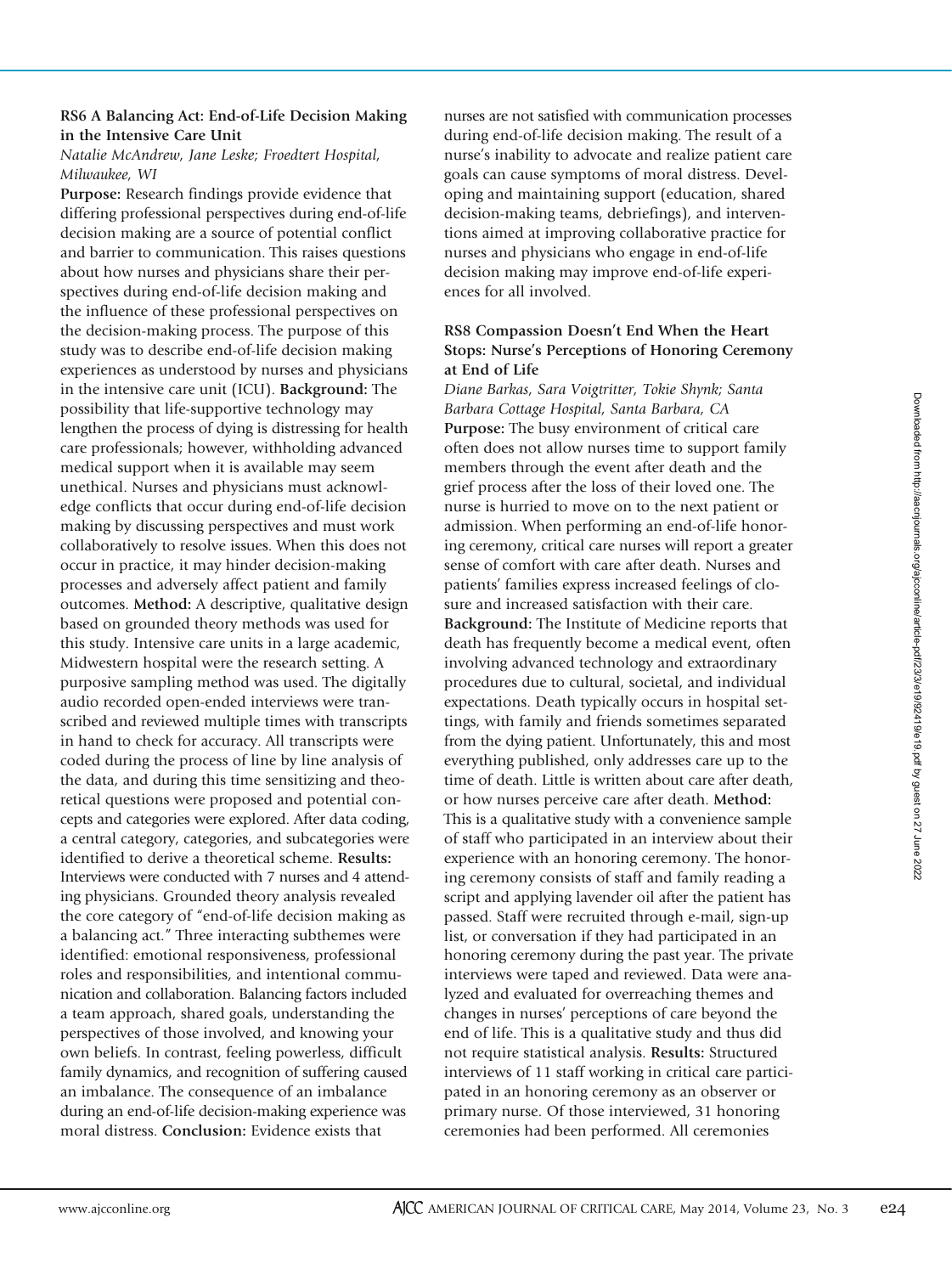were conducted with family or friends at the bedside with various degrees of participation. The overreaching theme pointed to the "sense of closure" for both staff and family. There was a feeling of awkwardness with the first ceremony that expanded to being comfortable with progressive ceremonies. Staff felt that they did more for the family than say "I'm sorry"; the script gave them a way to "honor someone's life." Staff expressed satisfaction with their role in supporting the family. **Conclusion:** Improving staff satisfaction with the process of end-of-life care and care after death can be attributed to an honoring ceremony. Staff regularly described improved comfort levels with care after death saying "it becomes more personal" after participation in the honoring ceremony. Performing the ceremony consistently shows that staff and family feel they have closure and thus the ability to move on. A connection is formed between staff and family in this intimate moment.

## **RS9 Advanced Cardiac Life Support Recertification: Comparison of HeartCode and Instructor-Led Courses**

#### *Jeffrey Bell, Elizabeth Powell, Lauren Conlon; University of Pennsylvania, Philadelphia*

**Purpose:** To compare the written test scores and megacode performances of all participants enrolled in American Heart Association (AHA) Advanced Cardiac Life Support (ACLS) HeartCode, and instructorled recertification courses to determine if multimedia education alone is sufficient to train health care professionals in ACLS. The secondary aim of this study is to determine participant satisfaction and comfort with training in each course. **Background:** ACLS certification is required for many providers working in critical care settings, including physicians, nurses, and nurse practitioners (NPs). Courses have typically been taught in a classroom with instructorled practice sessions before final evaluation with written and megacode examinations. More recently, computer models have been introduced as an alternative to classroom teaching. No studies have compared the performance of participants after the computer-based HeartCode training versus the instructor-led model. **Method:** This is a prospective, cohort study conducted during the regularly scheduled ACLS recertification classes at the Penn Medicine Clinical Simulation Center from June 2012 to December 2012. We enrolled all health care providers in ACLS recertification instructor-led 8-hour courses or HeartCode courses. To determine differences in written and megacode performance between Heart-Code and instructor-led groups, the hypothesis was

tested by using the posttest written exam performance as well as the modified ACLS Megacode Performance Score Sheet. An experienced ACLS instructor scored each subject by using the performance sheet. Analysis of variance was then performed, adjusting for experience. Statistical significance was defined as a *P* value of .004 or less. **Results:** A total of 38 students were enrolled. Most participants in the instructor-led group were nurses and NPs, and most participants in the HeartCode group were physicians. The instructor-led group performed better then the HeartCode group on the overall megacode score (88.07% vs 78.91%, *P* = .004), assigning team member roles (6.2 vs  $4.2$ ,  $c < .001$ ), and providing appropriate care after cardiac arrest (6.2 vs 5.0, *P* = .002). Although not statistically significant, there was a trend toward better performance by the instructor-led group in making sure that monitor leads were applied appropriately (5.8 vs 4.7, *P*=.006), demonstrating confidence as a team leader (6.2 vs 5.57, *P* = .02), and the instructor's overall impression of the team (6.2 vs 5.78, *P*=.04). There was no difference in written test scores (44.667 vs 42.435, *P*=.15). **Conclusion:** Instructor-led participants in ACLS recertification courses performed significantly better in aspects of team dynamics and postarrest care than did those who took HeartCode courses without sacrificing algorithm knowledge. Instructor-led courses that incorporate small group sessions as part of recertification are an important part of training critical care providers. Those regularly using ACLS should take courses with an instructor-led component, as this may improve team performance and leadership.

## **RS10 Effects of Standardization of Comfort Management on Team's Perception of Patient Care Delivery**

*Sandra Staveski, Michael Cisco, Stephen Roth, Tiffany Tesoro, May Wu; Lucile Packard Children's Hospital at Stanford, Palo Alto, CA*

**Purpose:** To examine the effects of employing a standardized comfort communication strategy and implementing comprehensive comfort management guidelines on the interdisciplinary pediatric cardiovascular intensive care unit (PCICU) team's perception of comfort management. Comprehensive comfort management is inclusive of pain, agitation, withdrawal, and delirium. **Background:** Patients in the PCICU experience discomfort because of the need for life-saving yet distressing interventions and a stimulating environment. Care teams acknowledge these issues and develop strategies to manage their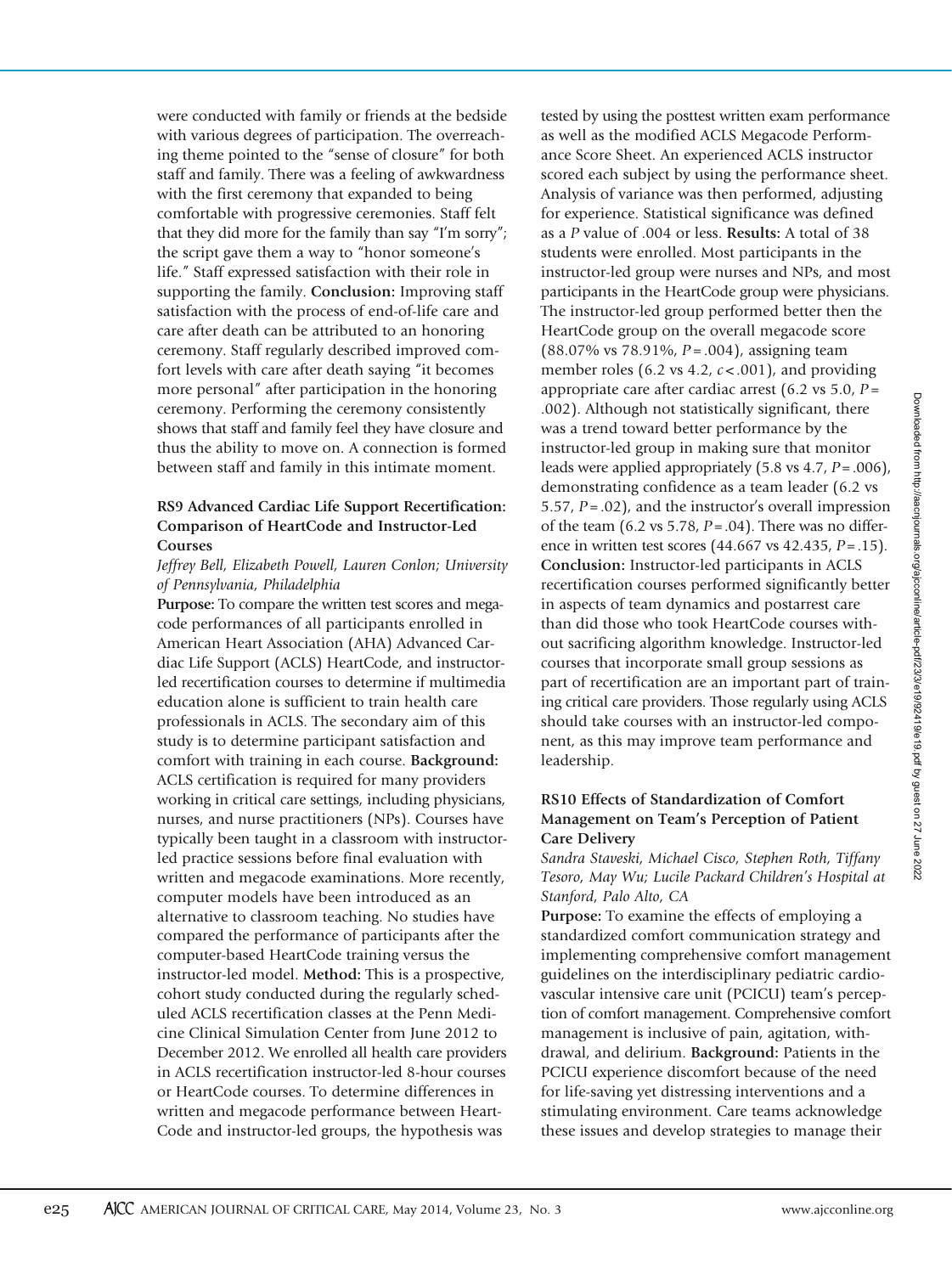patients' comfort. Different clinicians may use diverse approaches to provide comfort. Without standardized team communication and management strategies, care delivery can be perceived as disjointed and unsatisfactory to patients, their families, and the interdisciplinary team. **Method:** The comfort management guidelines included pain, sedation, and withdrawal. Medical and nursing staff members were queried about their attitudes and perceptions of comprehensive comfort management in a PCICU before and after implementation of standardized comfort management guidelines. To ensure the guidelines were being used appropriately, use of continuous fentanyl and morphine infusions for postoperative analgesia was compared before and after implementation, as the guidelines included the preferential use of morphine over fentanyl. **Results:** Infusion data were supportive of compliance with comfort guidelines. Additionally, there were statistically significant improvements in the team's impression of comfort management in the PCICU. Team members felt that their opinions were valued more in the development of individual comfort plans  $(P=.02)$  and was used more  $(P=.01)$ , the team functioned better after standardization (*P*=.001), communication was more similar  $(P = .001)$ , there was a decrease in the loss of important information (*P* = .04), and that the team used pharmacological (*P* < .001) and nonpharmacological (*P* < .001) therapies better. **Conclusion:** Our investigation revealed that implementation of a standardized approach to comfort communication and medical management was associated with an improvement in our PCICU team's perception of comfort management.

## **RS11 Improving Readmission Rates for Chronic Obstructive Pulmonary Disease**

*Julie Cooke, Jessica Lundquist, Jimmy Callicutt; Novant Health Forsyth Medical Center, Winston-Salem, NC* **Purpose:** Hospital readmissions continue to be a focus for hospital quality and financial outcomes. Factors contributing to readmissions for patients with chronic obstructive pulmonary disease (COPD) are not fully understood. The purpose of this study was to identify factors associated with COPD readmissions in a pulmonary progressive care unit (PPCU). **Background:** COPD is one of the top 10 diagnoses for hospital readmissions. In May 2011, our facility's readmission rate was 8.43%, with the national benchmark trending even higher at 17.7%. The literature has identified several variables that may contribute to COPD readmissions, including preadmission debility/severity of illness, various demographic

factors, pharmacological factors, discharge disposition/follow-up, and hospital factors. **Method:** This retrospective, quasi-experimental research study analyzed the readmissions of COPD patients to a PPCU to determine possible contributing factors. A control group consisted of matched COPD patients who were not readmitted. A literature review informed the selection of approximately 30 patient-related factors that served as the independent variables. Of the 726 patients admitted in 2011, a sample of 71 patients was selected. Factors were analyzed 1 factor at a time for readmissions both at 30 days and at 60 days. Determination of statistical analysis was done at  $\alpha$  = 0.05. All 2-way  $\chi^2$  tests were performed by using the Fisher exact test. **Results:** COPD readmissions shared several similarities: polypharmacy, oxygen therapy, smoker history, heart failure history, multiple physician consultations with previous admissions, and continuous positive airway pressure (CPAP) support. Of these variables, smoking, heart failure history, and CPAP were only statistically significant with patients readmitted at 60 days. Oxygen therapy support was statistically significant with the patients readmitted at 30 days. Multiple physician consultations were statistically significant with both patients readmitted at 30 days and those readmitted at 60 days. **Conclusion:** From this research, the leadership team realized how imperative follow-up and discharge education are for COPD patients. The PPCU employed 2 practice changes to address COPD readmissions. First, the PPCU improved the discharge process by implementing follow-up telephone calls within 1 week of discharge to check patients' status. Second, a pulmonary rehabilitation consultation is automatically initiated for all COPD admissions to our unit.

## **RS12 Effects of Ambulation and Nondependent Transfers on Vital Signs in Patients Receiving Low-Dose Norepinephrine in an Intensive Care Unit** *Rosario Nievera, Ann Fick, Hilary Harris; Barnes Jewish Hospital, St Louis, MO*

**Purpose:** To assess the safety of ambulation and transfers in patients receiving low-dose norepinephrine (Levophed; 0.05 μg/kg per minute) by examining blood pressure, mean arterial pressure (MAP), and heart rate before and after activity with parameters set by the physician. **Background:** Norepinephrine is a peripheral vasoconstrictor given to patients with acute hypotension. It is used centrally for more effective perfusion of the heart. Norepinephrine is quick acting and increases arterial blood pressure with few effects on heart rate or cardiac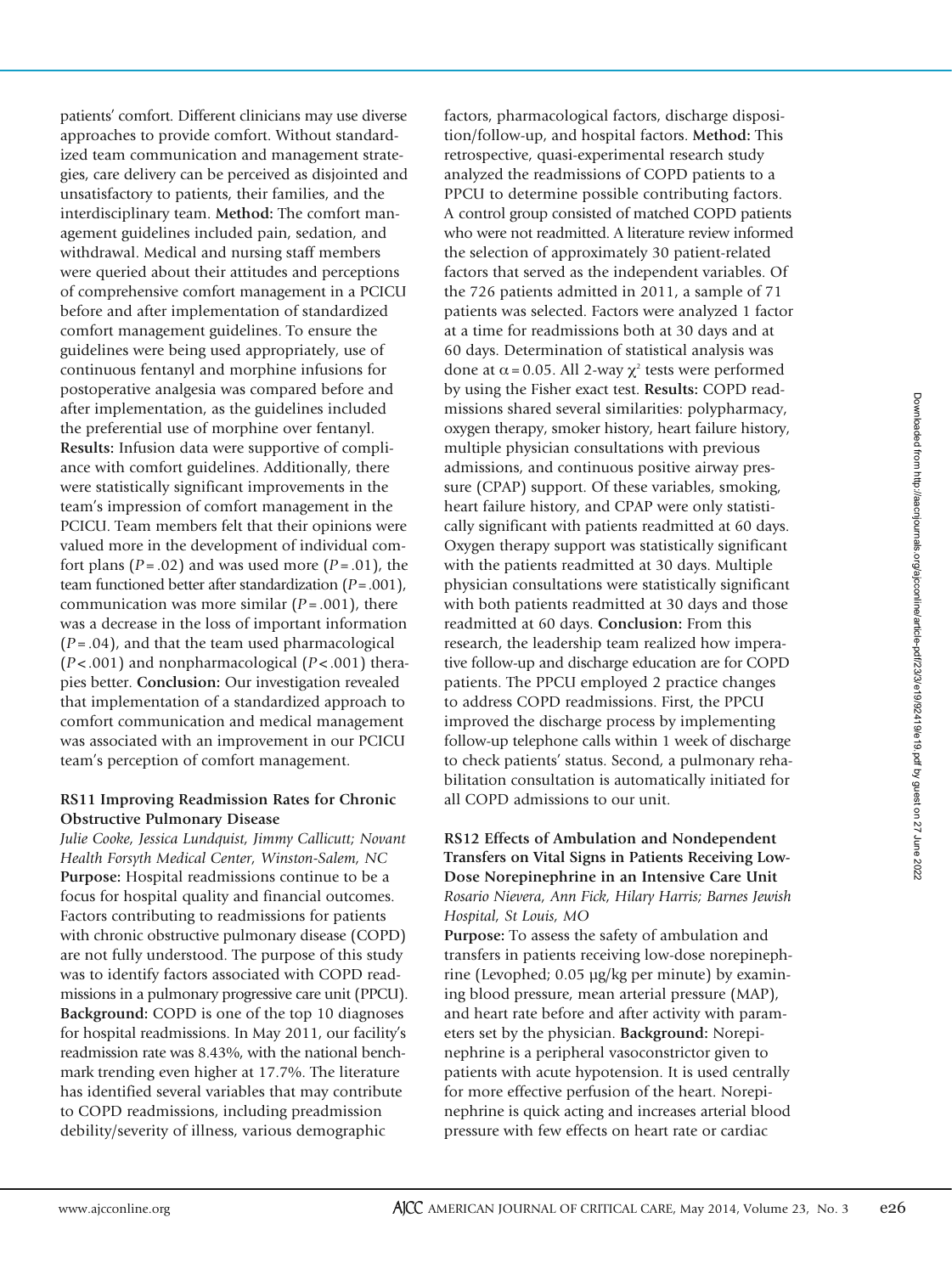output. During activity, blood flows to the periphery to supply muscles with oxygen, which counteracts the action of norepinephrine. Although physical activity is beneficial, a discrepancy exists regarding the safety of mobilizing patients receiving norepinephrine. **Method:** This retrospective study included chart reviews of the physical therapy intervention of 47 patients during the first time the patient transferred or ambulated while receiving norepinephrine. Data including heart rate, blood pressure, MAP, norepinephrine dose, and specific activity performed were extracted. Parametric tests were used with the significance set at  $\alpha > 0.05$  with a 95% confidence interval. Paired *t* tests compared MAP and heart rate before and after physical therapy. A Pearson correlation coefficient was calculated between norepinephrine dose and activity level. **Results:** Forty-one of the 47 patients (87%) tolerated the activity within safe vital sign ranges as recommended by their physician. The change in patients' MAP from before to after activity was not statistically significant  $(P = .16)$ , whereas a statistically significant increase in heart rate occurred after activity (*P*<.001). No significant correlation was found between the norepinephrine dose prescribed and the patient activity level performed  $(r = -0.107, P = .48)$ . There were no instances of cardiopulmonary or respiratory arrest during any of the physical therapy sessions. **Conclusion:** The results of this study offer preliminary support of the safety of ambulation and transfers in patients receiving low-dose norepinephrine. Throughout physical therapy interventions of patients receiving norepinephrine, it is important to closely monitor vital signs, specifically MAP and heart rate values, to ensure these values remain within physicianrecommended parameters. More research is needed to validate the findings of this study in a prospective controlled study.

**RS13 Impact of Nurses' Individual Performance Appraisal on Health Care–Associated Infection Rate** *Seunghyo Hong; Geisinger Medical Center, Danville, PA* **Purpose:** Seeking more effective and innovative measures to reduce hospital-associated infections (HAIs), an adult intensive care unit (AICU) implemented a policy that correlated the rate of HAIs to the nursing staff's individual performance appraisals with financial consequences. Few studies have been published to date reporting research findings on the design and implementation of hospitals' linking pay with performance. This research explored the possible correlation between nurses' behaviors and unit infection rates. **Background:** With the significant implications of performance appraisals based on

patients' outcomes, HAI rates have been a national challenge as a cause of morbidity and mortality. An exchange of pay for performance has been a result of increasing health care costs and public awareness. However, specific implications for nurses' contributions have not been clearly defined. Research linking the unit's HAI rates directly to individual nurse's annual performance appraisals would establish a concrete example. **Method:** This retrospective quantitative study sought a concrete correlation between unit nurse behavior and the annual performance appraisal as evidenced and measured by a reduction in the unit's rate of HAIs per central catheter– associated bloodstream infection (CLABSI), catheter-associated urinary tract infection (CAUTI), and ventilator-associated pneumonia (VAP). The AICU data were collected for 12 months before the policy was implemented and compared with the unit's data collected for the 12 months after the policy was implemented. With variables controlled for, the HAI rates of another comparable critical care unit (CICU) where the policy had not been implemented were compared. **Results:** The AICU reduction rates for CLABSI and VAP were significant at 80% and 100%, respectively. The CICU, the control group, also had a significant HAI reduction rate in both categories of CLABSI and VAP at 100% and 100%, respectively. However, the reduction rates for CAUTI in the AICU and CICU were only 5% and 12%, respectively, which proved to be much lower than the reduction rates for CLABSI and VAP. The difference between the AICU and CICU reduction rates in all 3 categories were not statistically significant to establish a concrete correlation between the HAI reduction rates and the pay for performance policy. **Conclusion:** A direct correlation between the policy of pay for performance and changed nurse behavior manifested in the reduction of HAIs was not significantly established. The study's scope was insufficient to determine whether the AICU's reduction was solely due to the new policy's implementation, since the CICU also had a reduction in HAIs. A further continuation of this study, and a qualitative study of the nurses' perceptions of the policy, is recommended to establish more consistent and reliable results.

## **RS14 A Computer-Assisted Electrocardiography Measurement Intervention Improves QTc Documentation in Hospital Patients Receiving QT-Prolonging Drugs**

*Sue Sendelbach, Barbara Drew, Marjorie Funk, Kristin Sandau; Abbott Northwestern Hospital, Minneapolis, MN* **Purpose:** To examine the impact of education and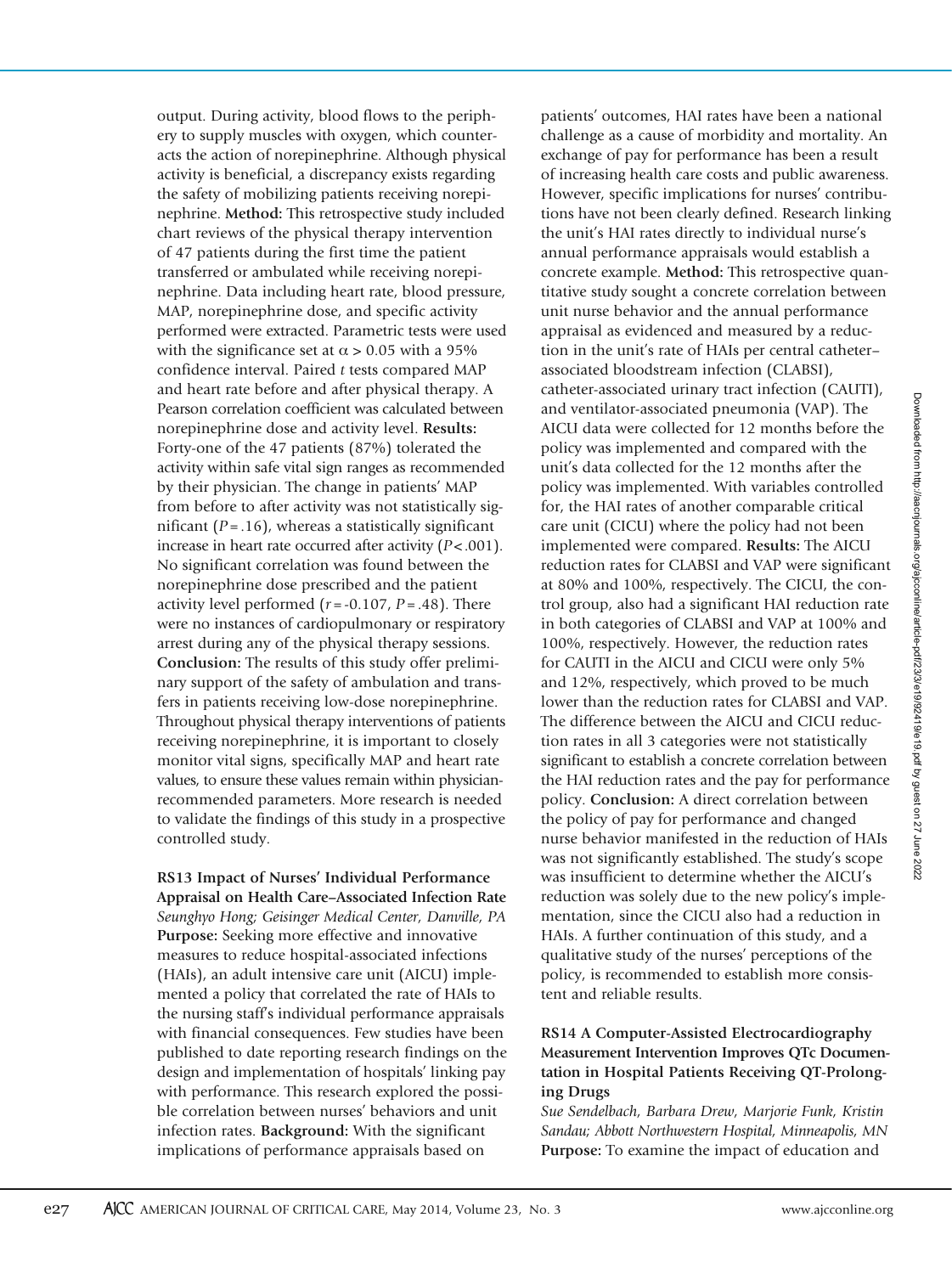computerized documentation enhancements on QTc documentation. **Background:** Many medications commonly used in the hospital can cause prolonged QTc, putting patients at risk for torsades de pointes, a potentially fatal arrhythmia. However, documentation of QTc for hospitalized patients receiving QT-prolonging medications is often not consistent with American Heart Association guidelines. **Method:** A preintervention to postintervention, multisite study within a 10-hospital health care system was conducted to compare QTc documentation for cardiac-monitored patients receiving QTc-prolonging medications at preintervention  $(n = 1517)$ , 3 months postintervention (n=1301), and 4-6 months postintervention ( $n = 1193$ ). The 3-step intervention included (1) online education for 3232 nurses, (2) electronic notifications to nurses to alert them when a patient received at least 2 doses of a QT-prolonging medication, and (3) computerized calculation for QTc into the electronic health records following nursing documentation of heart rate and QT. **Results:** QTc documentation for inpatients receiving QTc prolonging drugs significantly increased from 17.3% (baseline) to 58.2% for the 3-month period after the intervention and to 62.1% at 4-6 months postintervention within the 10 hospitals,  $\chi^2$  (df = 2, N = 4011) = 703.87, *P* < .001. Post hoc analyses revealed significant differences in QTc documentation between baseline and the two 3-month periods after the intervention. However, no significant difference was detected in documentation between the first 3 months after the intervention (58.2%) and 4-6 months after the intervention (62.1%). **Conclusion:** A 3-step system-wide intervention was associated with an increase in QTc documentation for patients at risk for drug-induced torsades de pointes, and improvements persisted over time.

## **RS15 Status of Current Bereavement Services Offered in Adult Intensive Care Units**

*Jennifer McAdam, Alyssa Erikson; Samuel Merritt University, Oakland, CA*

**Purpose:** To describe current bereavement programs and follow-up services provided to family members who have lost a loved one in adult intensive care units (ICUs) in the United States. **Background:** Losing a loved one in the ICU is often traumatic and stressful for family members. Critical care guidelines recommend bereavement support to help alleviate family members' psychological distress and assist them with the grieving process. However, little is known about the prevalence and types of bereavement services implemented in adult ICUs. Examining the current status of bereavement care in adult

ICUs may better identify needs and interventions to improve end-of-life care in the ICU. **Method:** This cross-sectional prospective study surveyed a convenience sample of ICU nurse leaders about current bereavement practices in their ICUs. The researchers developed a 26-item survey that included questions about hospital and ICU demographic information and the ICUs' current practices and interventions in bereavement care. ICU nurse leaders were invited during a 4-week period in April 2013 to complete the survey through a link that was posted in the American Association of Critical-Care Nurses (AACN) e-newsletter. The survey demonstrated high clinical sensibility and validity. Data were analyzed by using descriptive statistics and binary logistic regression. **Results:** The survey respondents included 237 ICU nurse leaders from hospitals in the South  $(n = 75, 31.6\%)$ , Northeast  $(n = 61, 25.7\%)$ , Midwest  $(n = 58, 24.5\%)$ , and West  $(n = 43, 18.1\%)$  regions. Hospital and ICU types were diverse with most being community ( $n = 81$ , 34.2%) and medical ( $n = 61$ , 25.7%). A majority of the respondents reported that their ICUs ( $n = 148$ , 62.4%) did not offer bereavement follow-up services, with the main barrier being lack of education or support for staff  $(n = 71, 48\%)$ . Binary logistic regression indicated that ICUs in hospitals with palliative care were almost 8 times (odds ratio = 7.66) more likely to provide bereavement support than were ICUs in hospitals without this service. **Conclusion:** Most adult ICUs in this study did not offer bereavement follow-up services. In the ICUs that did offer follow-up care, their hospitals also had palliative care services that provided additional bereavement support. These results indicate the important role palliative care services may have in providing bereavement support. Further research is warranted in integrating palliative care and bereavement support in those ICUs and hospitals that do not have any type of bereavement follow-up services.

#### **RS16 Why Keep Patients in Bed for More Than 4 Hours After Cardiac Catheterization?**

*Sek Ying Chair; The Nethersole School of Nursing, Hong Kong*

**Purpose:** To compare patients' outcomes of back pain, puncture site pain, vascular complications, urinary discomfort, and general perception of wellbeing between patients having bed rest for 4 hours and patients having bed rest for 12-24 hours after transfemoral cardiac catheterization (CC). **Background:** Cardiac catheterization is an essential diagnostic procedure for coronary artery disease. Owing to the potential vascular complications, bed rest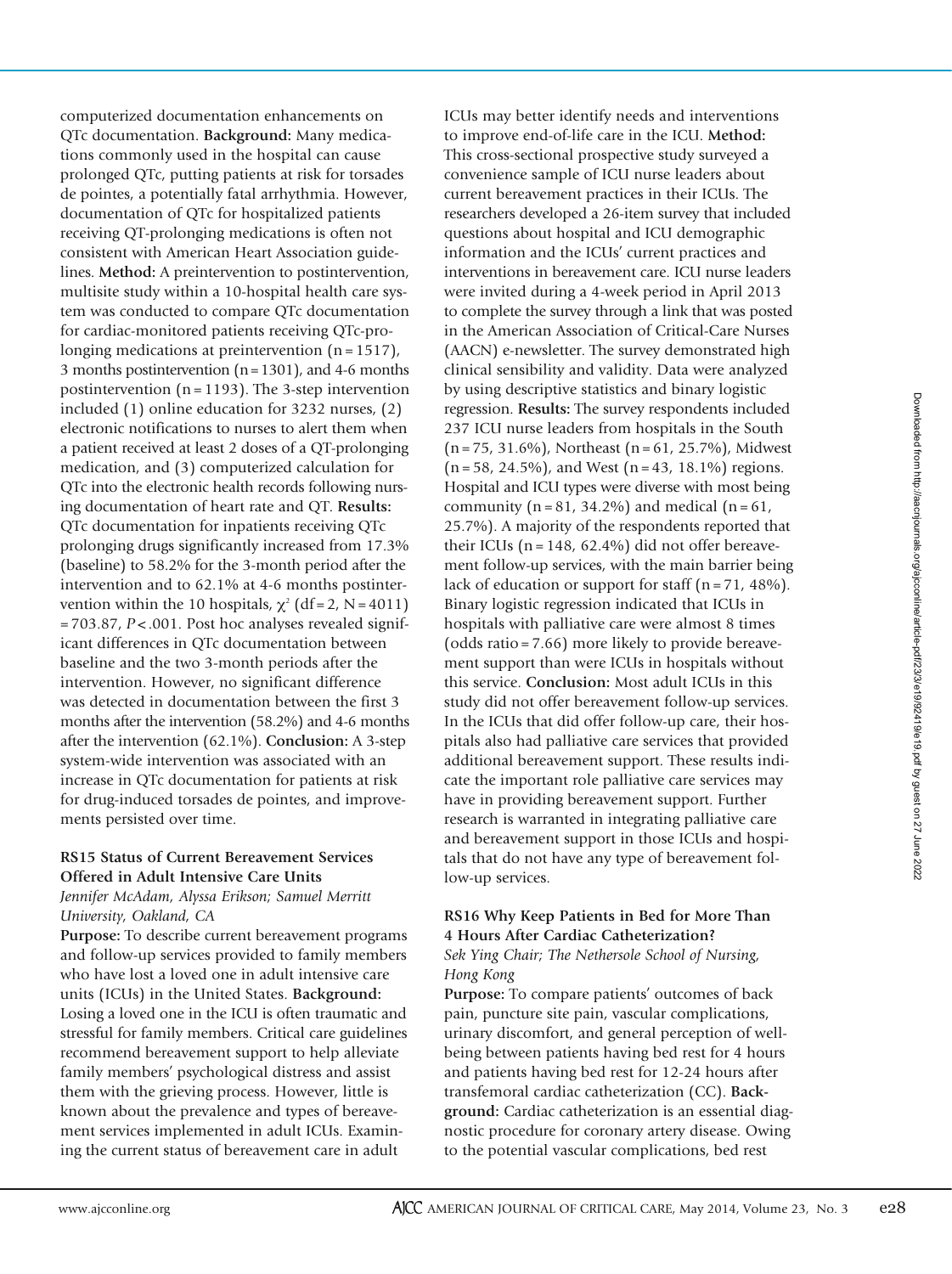and immobilization of the affected leg after the procedure are essential. The recommended bed rest duration varies from 2 to 24 hours. Many patients experienced physical and psychological discomforts with an extended period of bed rest. Therefore, to obtain optimal patient outcomes, bed rest duration after transfemoral CC should be minimized. **Method:** A randomized single-blinded controlled trial was used. Patients were assigned to an experimental  $(n = 63)$ or a control  $(n = 74)$  group according to a computergenerated random list. Experimental group patients had bed rest for 4 hours and control group patients had bed rest until 8 am the morning after CC (12-24 hours). For the experimental group, the puncture site was assessed hourly for the first 4 hours as well as before and after each ambulation, whereas for the control group, it was assessed hourly for the first 6 hours. Back pain was assessed at 4 hours and 8 hours after CC and at 8 AM. Urinary discomfort was assessed at 6 hours, and general well-being perception was assessed before CC and at discharge. **Results:** Among the 137 patients, the proportion of males to females was similar (50.4% vs 49.6%). There was no significant difference between the 2 groups on puncture site complications and puncture site pain (*P* > .05). Patients in the experimental group experienced less back pain at 8 hours after CC (odds ratio [OR] = 0.19, 95% CI = 0.08-0.45, *P* < .001) and in the next morning (OR = 0.36, 95% CI = 0.15-0.87, *P* = .02). Experimental group patients also experienced less urinary discomfort (OR = 0.35, 95% CI = 0.14-0.90, *P*= .003) and better general well-being (*P*= .01) when compared with the patients in the control group. **Conclusion:** Keeping patients in bed for only 4 hours was found to be safe without increasing vascular complications but might promote patients' comfort and well-being after transfemoral CC. Shorter bed rest may also reduce nursing time needed for administering analgesics and assisting patients for self-care. Results of this study contributed to the body of nursing knowledge that can be used to inform evidencebased nursing practice in caring for patients after CC.

## **RS17 Improving Intravenous Heparin Infusion Administration and Monitoring: A Multidisciplinary Approach**

*Deborah Klein, Theresa Cary, Jennifer Goodman, Aaron Hamilton; Cleveland Clinic, Cleveland, OH*

**Purpose:** To improve the overall safety and effectiveness of intravenous heparin administration through enhanced technology, improved workflow, and local accountability. In addition, the goal was to reduce time to initial therapeutic values for activated partial thromboplastin time (aPTT) and increase the overall

time that patients spend in the therapeutic range. **Background:** Intravenous heparin, a high-risk medication, accounted for 90% of anticoagulation event reports in our institution in a 1-year period. Further examination identified inconsistent practices in physician ordering, nurse administration, and anticoagulation monitoring that resulted in significant fluctuations in aPTT and delays in achieving therapeutic ranges. **Method:** A multidisciplinary team followed an aPTT blood sample from bedside, through laboratory analysis, posting of the result, and heparin dose adjustment by the nurse. Based on this information, new weight-based heparin nomograms, an electronic heparin dose calculator, electronic nurse dual sign-off functionality, priority and timed phlebotomy draws, a new laboratory aPTT designation (PTTAC), and enhanced communication to the nurse when PTTAC results are posted were implemented. Data extracted from the electronic medical record on adult patients who were receiving intravenous infusions of heparin to treat venous thromboembolism from January 2010 to March 2012 determined baseline performance and measured the impact of these interventions. **Results:** After exclusions were applied, data for 4790 patients in the preintervention group and 2650 patients in the postintervention group were analyzed. Postintervention, the proportion of patients who were in the therapeutic range within 24 hours increased 13.5% and median time to therapeutic aPTT decreased by 17.1%. After the intervention, the proportion of time spent inside the therapeutic range increased 11.7%. Safety analysis revealed no statistical difference in rates of major bleeding. **Conclusion:** The use of weight-based heparin nomograms standardized the physicians' ordering process. Implementation of a heparin dose calculator and timed phlebotomy draws improved timeliness of dose adjustments. An electronic notification system provided the nurse with real-time notification when PTTAC results were posted. The nurses' dual signoff verified intravenous heparin dose adjustments and boluses.

## **RS18 Noninvasive Respiratory Volume Monitoring for the Safe Use of Opioids: Addressing a Nursing Challenge**

*Diane Ladd; West Virginia University, Morgantown* **Purpose:** To evaluate the utility of the algorithm for assessing risk for respiratory depression derived from the noninvasive respiratory volume monitor (RVM) to direct safe use of opioids, evaluate postoperative apnea (POA), and provide quantitative data to nurses for decision making. Previous research has shown that minute ventilation (MV) monitoring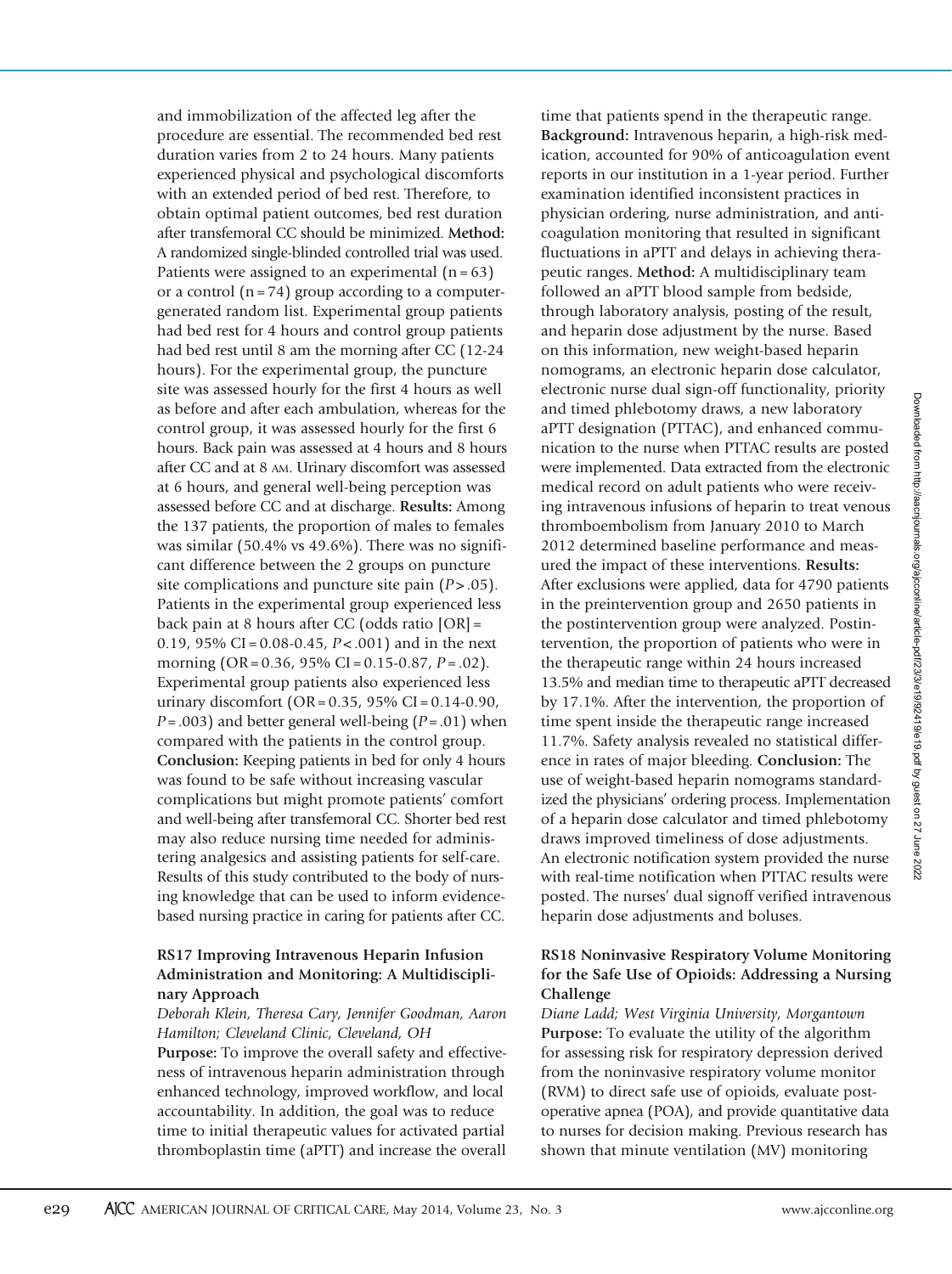can provide an early sign of impending respiratory decompensation. **Background:** Opioid-induced respiratory depression and POA often lead to postoperative complications and pose a significant challenge to nurses because of the lack of adequate monitoring in nonintubated patients. Current evaluation relies on oxygen saturation and subjective clinical assessment. A novel, noninvasive RVM that provides continuous measurements of MV, tidal volume (TV), and respiratory rate (RR) in nonintubated patients was developed to address this issue. **Method:** RVM data were collected from 114 patients following elective orthopedic surgery; 50 of the 114 patients received opioids. "Predicted" MV (MVPRED) and "Percent Predicted" (MVMEASURED /MVPRED× 100%) was calculated for each patient by using standard formulas. Before opioid administration, patients were classified as: "not-at-risk", MV > 80% MVPRED and "at-risk", MV < 80% MVPRED. "Unsafe" was defined as MV <40% MVPRED. Patients were analyzed post hoc for POA. Patients were also assessed for "at-risk" status at PACU 30 minutes before discharge. **Results:** Within 30 minutes of opioid administration, 28% of patients (14 out of 50) became potentially unsafe. This fraction is higher (43%, 6 out of 14) in the group with POA and lower (22%, 8 out of 36) in the group without POA. Thirty minutes before discharge, 14% of all patients (16 out of 114) were potentially "unsafe." In the POA group, this fraction was marginally increased (19%, 5 out of 26) and in the group without POA was essentially unchanged (13%, 11 out of 88). In the group that received opioids 18% of patients (9 out of 50) were potentially "unsafe," whereas in the group without opioids this fraction was only 11% (7 out of 64). **Conclusion:** RVM provides real-time MV measurements that can quantify respiratory depression, the effects of opioids and POA. This provides nurses with real-time, continuous, quantitative data previously unavailable in nonintubated patients. RVM may be used to create protocols for opioid administration and discharge criteria. RVM data will allow for better communication of the patients respiratory status and improve patient safety across the continuum of care.

#### **RS19 Predictors of Agitation in Critically Ill Adults**

*Ruth Burk, Cindy Munro, Christine Schubert Kabban, Mary Jo Grap; Virginia Commonwealth University, Richmond, VA*

**Purpose:** To identify predictors of agitation by investigating baseline demographics and preadmission risk factors as well as clinical data of critically ill patients. Understanding predictors of agitation

may allow opportunity for care providers to intervene to ameliorate or prevent agitation. Length of stay in the intensive care unit (ICU) and hospital, discharge destination or outcome, and adverse events were compared between agitated and nonagitated patients. **Background:** Agitation in critically ill adults is a frequent complication of hospitalization, resulting in significant adverse outcomes such as longer ICU stay, longer duration of mechanical ventilation, a higher rate of selfextubation, unplanned catheter removal, increased utilization of resources, and increased ICU costs. Potential causes of agitation in critically ill patients are numerous, but data about factors that predict agitation are limited. **Method:** Two hundred patients from a medical and a surgical ICU were studied with a total data collection of 17 938 patient-hours by using a retrospective review. Agitation was identified by using the Richmond Agitation-Sedation Scale and/or the use of an "agitation" key word. Data pertaining to baseline demographics and preadmission risk factors as well as clinical data were collected and evaluated by logistic multivariable regression to determine predictors of agitation. Two models were examined: (1) predictors of agitation on admission; and (2) predictors of agitation 24 hours before the first agitation event. Clinical outcomes and adverse events were also examined. **Results:** Predictors of agitation on admission to the ICU were past medical history of illicit substance use, height, both the respiratory and central nervous system subscores from the Sequential Organ Failure Assessment (SOFA), and use of restraints. Predictors of agitation identified from data gathered within 24 hours before agitation were past medical history of psychiatric diagnosis, height, SOFA score, ratio of Pao<sub>2</sub> to fraction of inspired oxygen < 200 mm Hg, serum pH, percentage of hours using restraints, percentage of hours using mechanical ventilation, pain, and presence of genitourinary catheters. Adverse events (50) included 5 self-extubations, 3 critical catheter/tube removals, 1 restraint torn off, and 30 noncritical catheter removals. **Conclusion:** Primarily clinical factors rather than medical history were implicated in the onset of agitation. Agitation was associated with multiple significant adverse events. Identification of patients at particularly high risk for developing agitation provides an opportunity to implement preventative strategies. This study contributes new knowledge to the identification of agitation in the medical and surgical ICU patient populations allowing a better understanding of risk factors for agitation.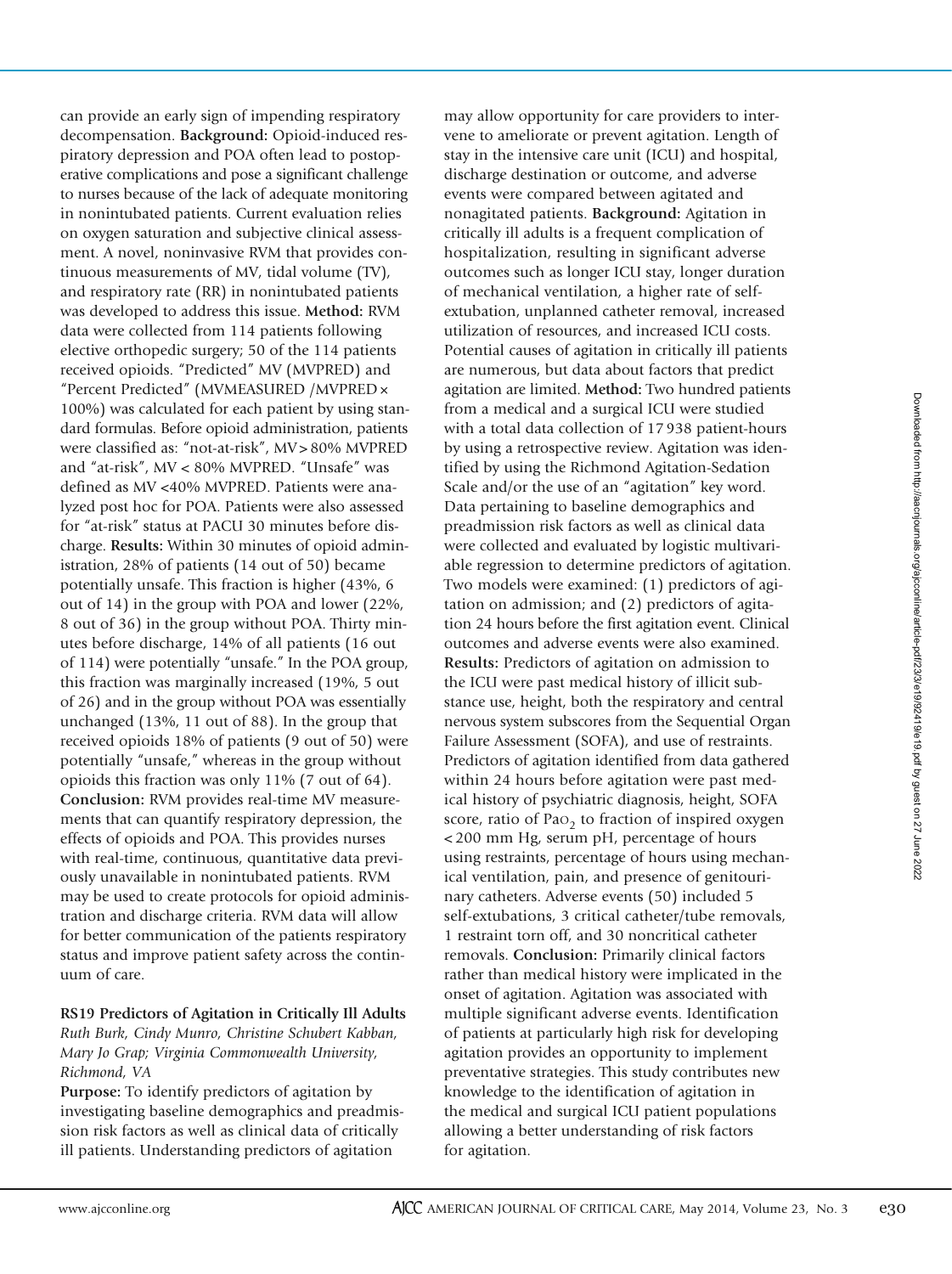## **RS21 Quiet Time in a Busy Cardiovascular Intensive Care Unit**

*Sara Bashyam, Lori Hadas; Florida Hospital, Orlando* **Purpose:** To examine noise levels in a busy cardiovascular intensive care unit (CVICU) during usual activities by using a decibel meter before and after implementation of a noise reduction protocol, and to evaluate the noise perception of patients and the nursing staff before and after noise reduction strategies are put in place. Noise levels within intensive care units are higher than the Environmental Protection Agency recommends for maximal hospital room noises. **Background:** Patients in the CVICU are disturbed by the distressing effects of constant noise, including sleep disturbances, increased stress, and reduced patient satisfaction. This noise also has a negative effect on staff working in the ICU. In an attempt to improve the patients' recovery, well-being, healing process, and satisfaction with their hospital experience and to improve staff satisfaction, the Nursing Practice Council members initiated scheduled uninterrupted rest periods. **Method:** This was a mixed-method study using survey and observation with a convenience sampling of patients admitted to the CVICU for cardiac surgery. The control group "A" was questioned before noise reduction interventions, and the comparison group "B" was questioned after noise reduction interventions. Patients were called 2 weeks after discharge to complete a survey. Study nurses were given a survey 3 weeks before and 3 weeks after the training about the noise reduction strategy project. Decibels were measured during high-activity times. Descriptives and regression analyses were conducted to determine if a relationship exists between quiet time and the standard practice. **Results:** Noise levels during quiet time were greatly reduced but noise levels during other hours were louder than during the previous time period when quiet time hours had not been implemented. Staff indicated that they perceived a reduction in noise during quiet time. The percentage of nurses indicating that the noise level was "noisy" went from 49% in the prestudy period to 25% in the postcollection period. This decrease was statistically significant  $(P = .02)$ . The percentage of nurses indicating that uninterrupted rest was "very important" went from 70% in the prestudy period to 80% in the postcollection period. This change was not statistically significant (*P* = .19). **Conclusion:** This project has received a positive response from patients, family, visitors, nursing staff, physicians, and leaders. Awareness of noise levels, the noise-reduction protocol, and uninterrupted rest time is now included in the unit's routine. Initiating a quiet-time intervention

in the CVICU has led to increased satisfaction of patients and staff. The project was so successful that it has been disseminated to other nursing units, and some units are already installing decibel meters.

## **RS22 Effects of Open vs Closed Endotracheal Suctioning on Lung Injury in a Rabbit Model of Acute Respiratory Distress Syndrome**

*Hideaki Sakuramoto, Nobutake Shimojo, Subrina Jesmin, Satoru Kawano, Junko Kamiyama, Taro Mizutani, Takeshi Unoki; Tsukuba University Hospital, Tsukuba, Japan*

**Purpose:** To determine whether repeated open endotracheal suctioning (OS) exacerbates lung injury, compared with closed endotracheal suctioning (CS) during mechanical ventilation in an animal model of acute respiratory distress syndrome (ARDS). **Background:** Repeated derecruitments of previously recruited lungs can exacerbate lung injuries during mechanical ventilation. Endotracheal suctioning is a nursing procedure frequently performed on patients receiving mechanical ventilation. Although endotracheal suctioning is known to be one of the causes of repeated derecruitments during mechanical ventilation, it is not clear whether repeated endotracheal suctioning exacerbates lung injuries. **Method:** Twenty rabbits were initially ventilated in pressure-controlled mode with a constant tidal volume (6 mL/kg). Then, lung injury was induced by repeated saline lavage, followed by randomization into 2 treatment groups. Both groups were then ventilated with positive endexpiratory pressure (PEEP) at  $10 \text{ cm H}_{2}O$ . CS was performed by using 6F closed suctioning catheters under the following conditions: (a) a suctioning time of 10 sec and pressure of 140 mm Hg and (b) suction depth of 2 cm plus length of tracheal tube. OS was performed using same conditions as for CS, except that the ventilator was disconnected from the animal. Each endotracheal suctioning was performed at an interval of 30 minutes. **Results:** Our results show that  $PaO<sub>2</sub>$  for the CS group remained at >400 mm Hg for 6 hours, whereas  $PaO<sub>2</sub>$  progressively declined in the OS group, with each suctioning decreasing Pa $\circ$ , to 300 mm Hg ( $P < .05$ ). However, no difference was observed either in lung injury score (histology) or in cytokine concentrations (tumor necrosis factor-α, interleukin-6, vascular endothelial growth factor, and its soluble receptors) after 6 hours between 2 groups at circulatory and pulmonary levels. **Conclusion:** Arterial desaturation related to repeated endotracheal suctioning is greater with OS than with CS in a time-dependent manner, but OS does not exacerbate lung injury during mechanical ventilation observed over a longer time span (6 hours)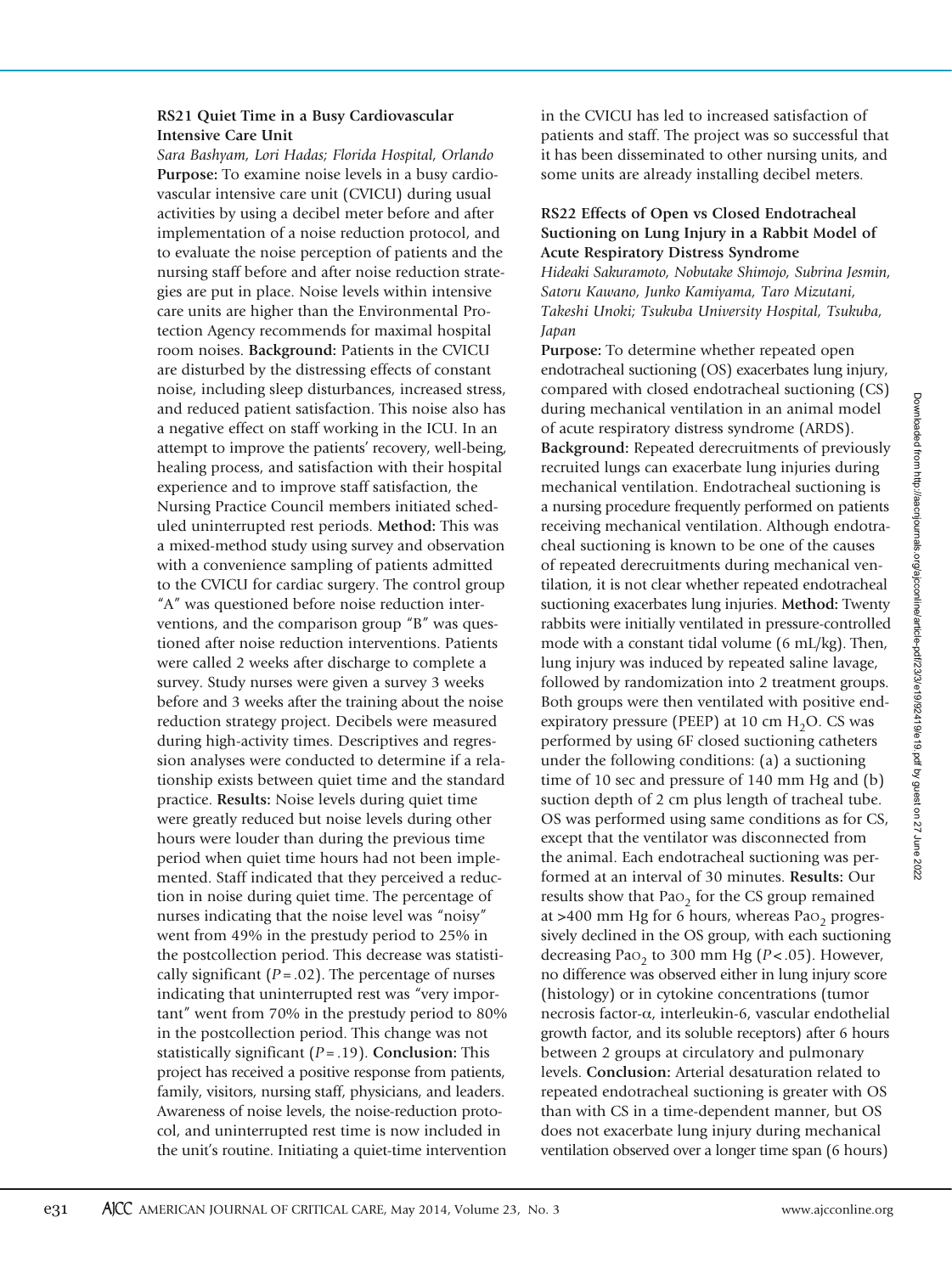of endotracheal suctioning according to morphology and molecular analysis.

# **RS23 Use of a 3-Ounce Water Test to Identify Patients at Risk for Dysphagia After Extubation**

*Mary Beth Leaton, Marilyn Azuelo, Denise Fochesto, Jonathan Hancock, Michele DeFilippis, Brittney Daley, Valerie Weber; Morristown Medical Center, Morristown, NJ*

**Purpose:** Currently in our intensive care unit (ICU), a formal swallowing screening is not performed after extubation to determine if a dysphagia evaluation is needed before starting a diet. This study aims to address the issue of possible error in clinical judgment by the nurses and physicians of not performing a formal screening before starting a diet, thereby placing the patient at risk for aspiration. A secondary aim is to determine if there is a relationship between delirium and dysphagia in our patients. **Background:** Many critical care patients require mechanical intubation/ventilation (MV); however MV can cause complications that include dysphagia after extubation. Limited studies have been implemented in recent years to identify patients at risk for dysphagia after extubation, and a standard screening process needs to be identified. Sitoh et al noted in 2000 that research, thus far, has been restricted to the stroke population and patients in long-term facilities. **Method:** This descriptive correlational study used a sample of convenience in our surgical and medical ICUs. Patients were screened 3 hours after extubation (T1) by using the 3-oz (90-mL) water test. Demographic data were collected and nurses completed the clinical judgment questions. If a patient does not follow commands or fails the screening at T1, the patient is reevaluated 12 hours later (T2). If the patient fails the screening at T2, an order for a formal evaluation is requested. Every fifth patient included in the study has a formal dysphagia evaluation to check for reliability of the nurses' swallowing screening. All patients were screened for delirium at T1 and T2, using the CAM-ICU. **Results:** A total of 93 patients were included. Mean age was 67 years, with 52% males. The distribution of service received was as follows: 64% medical, 20% trauma, and 16% surgical. At T1, 77 patients (83%) failed the water screening test. A total of 50 patients had a formal dysphagia evaluation (54%), out of whom 42 patients (84%) had dysphagia. Agreement of swallowing dysfunction between clinical judgment and the water screening test was 74% for nurses and 53% for physicians. Results of the water screening test were accurate for predicting results of the formal dysphagia evaluation  $(n = 7)$ . Prevalence of delirium was

47% for patients with postextubation swallow dysfunction versus 31% for others ( $P = .28$ , by  $\chi^2$  test). **Conclusion:** Nurses' clinical judgment, as compared with physicians' clinical judgment, was a stronger predictor of swallowing dysfunction after extubation. In our sample, use of the 3-oz water swallowing test by trained nurses was an accurate screening tool to identify patients at risk for dysphagia (sensitivity, 90%). Although the presence of delirium was not significantly associated with dysphagia, a higher percentage of those with dysphagia also had delirium.

## **RS24 Randomized Controlled Comparison of AccuCath Intravenous Catheter With Coiled-Tip Guidewire and Conventional Peripheral Intravenous Catheter**

#### *Bette Idemoto; University Hospitals Case Medical Center, Cleveland, OH*

**Purpose:** To evaluate user preferences and clinical outcomes between AccuCath, a new coiled-tip guidewire directed intravenously compared with conventional intravenous catheters in adult patients. Testing the hypothesis that AccuCath would have a higher rate of successful placement on the first attempt, higher completion of therapy, fewer complications, longer dwell times, higher user (patient and clinician) satisfaction, and lower costs of vascular access than conventional intravenous catheters. **Background:** About 90% of inpatients require an intravenous catheter. First-attempt success averages 40%, complications occur 47% of the time, and catheters dwell a mean of 44 hours. Multiple attempts at insertion and multiple intravenous catheters during each admission result in poor satisfaction of both patients and clinicians as well as unnecessary costs. With the Infusion Nursing Society's standards now stating that intravenous catheters can dwell until complication, there is significant opportunity to improve patients' outcomes with guidewire technology that offers atraumatic delivery with fewer sticks. **Method:** Approval from the institutional review board and financial approval were obtained before the start of the study. Adult medical-surgical patients who required a nonemergent intravenous catheter were enrolled and provided consent. The surgical intensive care unit and the telemetry stepdown unit were initially the sites, but the study was expanded with the approval of the institutional review board to include all of medical-surgical adult patients. Randomized enrollment was ensured with sealed envelopes, opened once consent was obtained from the patient. Study forms were completed by the nurse after insertion. The study was conducted for 4 months. All data were logged and secured,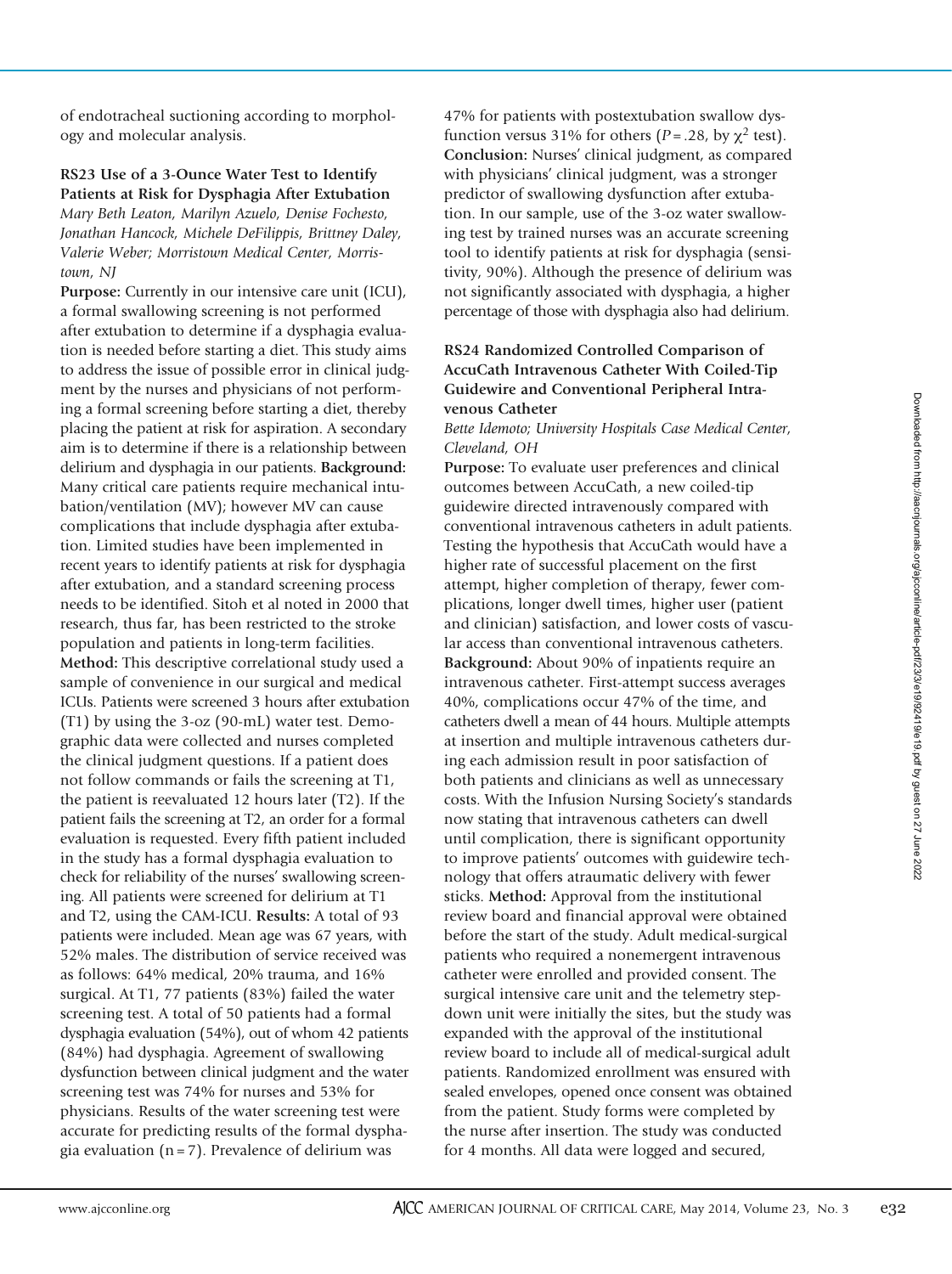and analysis was completed with *t* tests and  $\chi^2$  tests. **Results:** The study included 248 patients (AccuCath, 123; conventional, 125). First-attempt success was 89% with AccuCath compared with 43% with conventional catheters. A second attempt was required with 50% of the conventional intravenous catheters. Typical complications including infiltration, phlebitis, occlusion, and infection, occurred only 8% of the time with AccuCath and 52% of the time with conventional catheters. Dwell time significantly improved with AccuCath at a mean of 4.36 days compared with conventional intravenous catheters at 1.84 days. Patients' satisfaction with catheter insertion scored 4.6 on a 5-point Likert scale for AccuCath compared with 3.06 for a conventional catheter. Patients' comfort rating of the procedure was 4.2 for AccuCath compared with 2.9 for the conventional catheters. **Conclusion:** Statistically significant results were demonstrated by  $\chi^2$  (*P* = .001). It was a remarkably successful study demonstrating the superiority of a guidewire-delivered peripheral intravenous catheter improving first-attempt success rates, lowering complication rates, and increasing dwell time. The Accu-Cath provided increased satisfaction of patients and clinicians due to elimination of unsuccessful attempts at catheter insertion and multiple restarts via its atraumatic insertion. Costs of intravenous catheter therapy were also significantly reduced.

#### **RS25 Creating a Culture of a Healthy Work Environment in the Medical Surgical Intensive Care Unit** *Dennis Doherty, Sandra Mott, Jean Connor, Aimee Lyons; Boston Children's Hospital, Boston, MA*

**Purpose:** To compare perceptions of the current work environment among staff in a medical surgical intensive care unit (MSICU) with perceptions documented in a 2010 healthy work environment (HWE) project and to evaluate the perceived effectiveness of the initiatives designed and implemented in 3 of the 6 standards based on 2010 data. **Background:** In 2010, the MSICU participated in the HWE initiative: 89/ 163 (55%) staff completed the AACN HWE Assessment and scored 3.78 (1 poor-5 excellent) overall. To better understand their perceptions and response reasoning, a series of focus groups were held. Data analysis revealed that staff had concerns in 3 of the 6 standards of a HWE. A task force devised initiatives to address the concerns and, together with leaders, implemented the initiatives with the goal of improving the health of the work environment. **Method:** Mixed method design. All MSICU staff members were invited to participate in the 2012 HWE electronic assessment survey and to attend 1 of 8 HWE focus groups. The primary investigator

organized the sessions, and the same nurse scientist facilitated them. Focus groups to learn from the staff their perceptions of the effectiveness of the implemented initiatives and their current thinking about the health of the work environment were held until data saturation was achieved. Each 30 minute session was audio taped and transcribed verbatim with all identifying information removed. Transcripts were analyzed by using conventional content analysis. **Results:** Of the 209 staff invited, 96 (46%) completed the 2012 survey. The 2012 total aggregate score from the AACN HWE survey was 3.75. Analysis from the focus groups revealed a perceived improvement in the current work environment. There was general agreement that the initiatives implemented in the standards of skilled communication and appropriate staffing had positive effects. Meaningful recognition remained the standard identified as still needing improvement in terms of real time and face-to-face recognition. In addition, opportunities for recognition across disciplines within the MSICU health care team need to be addressed. **Conclusion:** An overall stability was noted in assessment results between the 2 time periods. Results from the HWE survey provided an overview of the environment's health. However, specific information about staff members' thoughts and reflections about initiatives implemented and additional ones needed was learned through the focus groups. Providing a work environment that fosters quality and safety is an ongoing effort. Staff input is critical to creating the culture of a healthy work environment.

#### **RS26 Adding Wheels to a Wish: The Palliative Journey Home**

#### *Harriett Nelson, Sandra Mott; Boston Children's Hospital, Boston, MA*

**Purpose:** To learn from the parents their perspective of the experience of a palliative transport and its effect on their life since the event. **Background:** Pediatric palliative transports, the act of transporting critically or terminally ill children home for end-oflife care including terminal extubation, is a relatively new practice. Since 2007, the Boston Children's Hospital Critical Care Transport Team in collaboration with the Pediatric Advanced Care Team has transported 6 children home to have life-sustaining measures withdrawn, and they have transported other children home for hospice care when the end of life was near. Research is limited in the United States. **Method:** Since the desired outcome was a basic, but thorough description of the parents' or guardians' experience and the goal a comprehensive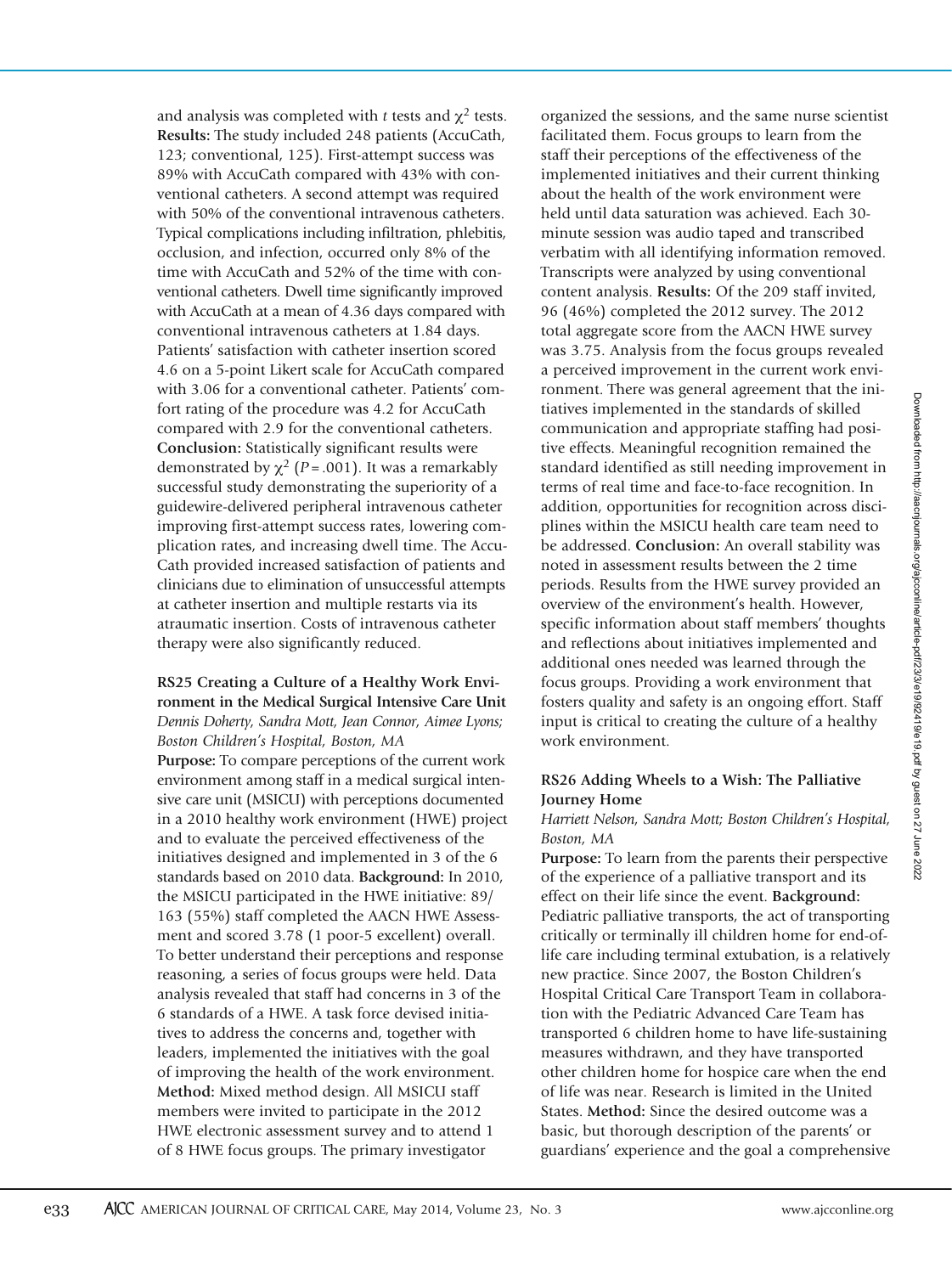summary of events in the everyday language of those involved, the qualitative descriptive method was the best fit. Parents or guardians were asked to share their reflections about the process and experience of bringing their child home to die. They participated in a 60-90 minute interactive, audio-recorded interview. The interview consisted of an initial broad, open-ended request, "Please share with me your perspectives about the experience of bringing your child home prior to his/her death." Follow-up probes were used for clarification. **Results:** Six interviews and preliminary analysis are completed. Each interview was analyzed before the next, allowing ongoing comparative analysis. The dominant comment expressed was the comfort experienced on multiple levels by having the child die at home. The data detailed comfort for the patient, parents, and the extended family, allowing each the freedom to express grief individually. It included support from as many family members as they wanted present for as long as they wanted without the confines of a hospital/technical environment and strangers. Time with the child even after death also brought comfort. **Conclusion:** Six interviews concluded that parents found pediatric palliative transport a positive, meaningful experience. Each parent recommended that this or something similar such as hospice be available for children so that families do not have to experience their child's death in a hospital. Since the inception of this study, the Critical Care Transport Team (CCTT) has developed an algorithm to assist in streamlining these transports, making the process of coordinating them as simple as possible.

#### **RS28 Perception of Comfort, Knowledge Retention, and Teamwork Among Staff in the Cardiothoracic Intensive Care Unit During Cardiac Surgery Advanced Life Support**

*Lynn McGugan, Myra Ellis, Jason Williams, Jill Engel, Kelly Spillane; Duke University Medical Center, Durham, NC*

**Purpose:** To evaluate the effect of education about a formal chest reopening protocol on cardiothoracic intensive care unit (CTICU) nurses' and advanced practice providers' comfort with, and knowledge of, the chest reopening process; additionally, to evaluate the change in the perception of teamwork during chest reopenings before and after implementation of the protocol. **Background:** Chest reopening occurs for patients who have a cardiac arrest after cardiac surgery while still in the ICU; historically it is a high-anxiety, nerve-wracking

situation. A formal protocol for chest reopening was introduced into our CTICU. We hypothesized that formal training on chest reopening would improve nurses' and advanced practice providers' comfort and knowledge of the process and would improve the perception of teamwork during the chest reopening process. **Method:** Education on the new process occurred in an 8-hour day, and included didactic lectures, problem-based learning, return demonstration, and simulation. A pre-post study design was used. A 16-question survey was distributed to nurses and advanced practice providers before education, then 6 and 12 months after training. A total of 25 staff completed all 3 surveys. Data were collected and analyzed by using repeated-measures analysis of variance in SPSS. **Results:** Training improved staff perception of knowledge and comfort regarding the standardized process, although comfort level declined between 6 and 12 months. Staff reported increased knowledge levels at 6 and then 12 months, but knowledge of process specifics (knowing where to find items, inclusion criteria for process, knowledge of items in open chest tray) declined between 6 and 12 months. Perception of teamwork during chest reopening increased with time, although findings were not statistically significant. **Conclusion:** A mixed-methods training program was effective to increase staff comfort with and knowledge of a standardized process for chest reopening, although perception of both these constructs declined over time. Repeat education of resuscitation programs should occur on more frequent intervals to ensure knowledge retention and staff comfort.

#### **RS30 Patients' Migration Toward the Foot of the Bed Affects Torso Angle**

#### *Neal Wiggermann, Catherine Vangilder, Kermit Davis; Hill-Rom, Batesville, IN*

**Purpose:** To determine how patients' migration (sliding down in bed) affects the angle of the torso. **Background:** The ventilator-associated pneumonia (VAP) prevention bundle includes elevating the head of bed (HOB) to at least 30º. This practice is intended to prevent aspiration of gastric contents into the lungs, which can cause infection. However, the prescribed HOB angle is measured by the position of the bed frame and not the position of the patient, which may vary significantly at a given HOB angle. No information is currently available on how patients' migration affects torso angle. **Method:** Ten healthy participants were placed on a Total-Care SpO2RT bed as it was raised from flat to 30º HOB elevation. To simulate common patient movement toward the foot of the bed, participants were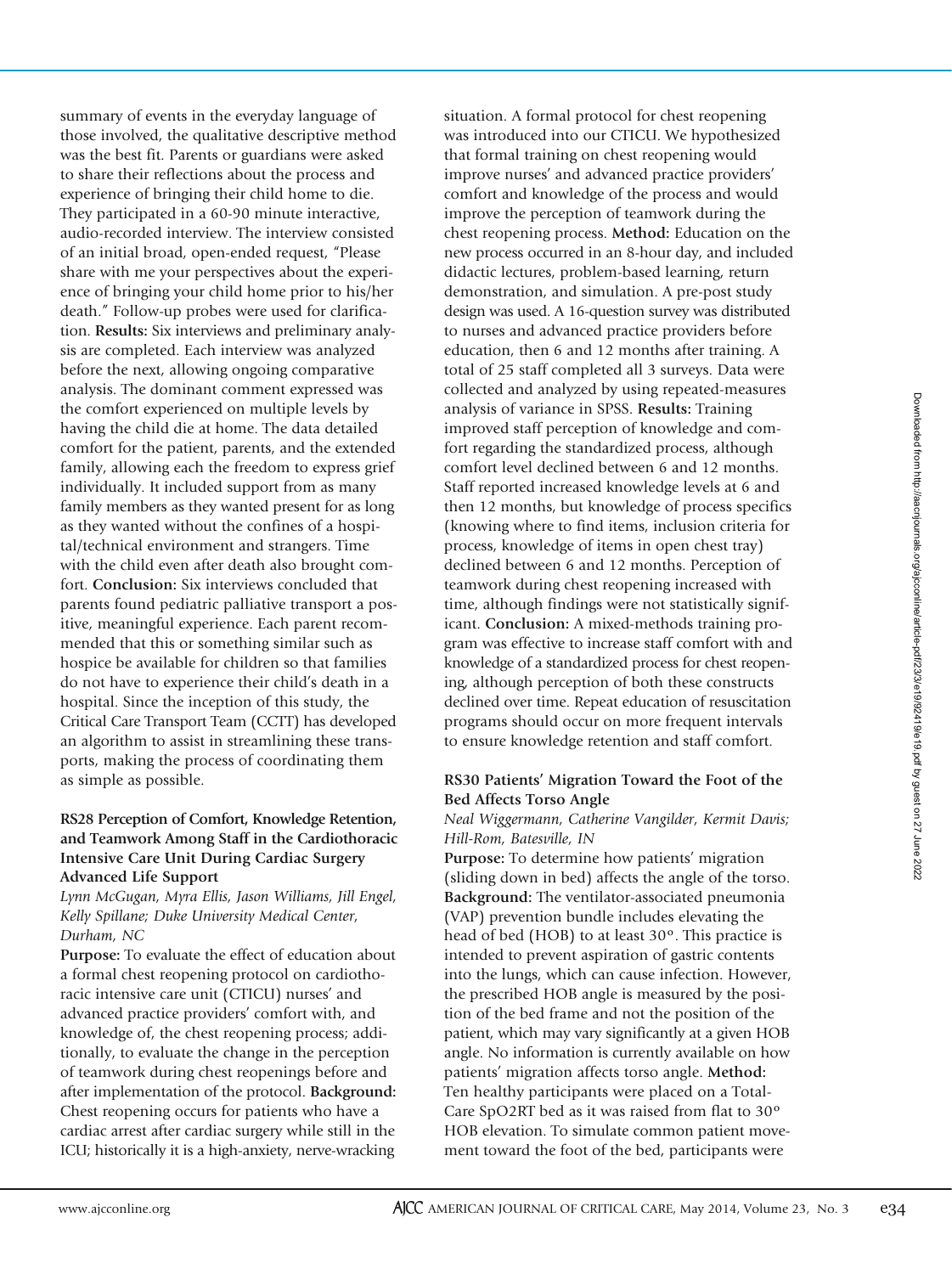positioned at 5 distances toward the foot of the bed when measured from the manufacturer-recommended position (aligned with the "hip locator"). A laboratory motion capture system measured the total distance of migration below the hip locator as well as the angle of the torso (angle between shoulder acromion and trochanter with respect to flat). A linear regression analysis was performed to determine the relationship between torso angle and migration. **Results:** Torso angle was strongly associated with migration to the foot of the bed  $(R^2 = 0.86)$ , with increased migration associated with lower torso angles (linear coefficient *B* = -0.89, *P* < .001). With the HOB raised, 10 cm in migration  $(\sim 4 \text{ inches})$ resulted in a loss of 8.9º of torso angle. When participants were migrated 25 cm (~10 inches) past the hip locator, torso angles averaged less than 15º. **Conclusion:** Maintaining HOB angle does not guarantee consistent elevation of the torso of the patient. Previous research has evaluated HOB compliance by measuring the bed frame angle and has not considered patients' torso angles. More work is needed to understand how variation in patients' torso angle affects risk of VAP. Until this relationship is better understood, nurses may wish to use equipment and protocols that minimize patients' migration toward the foot of the bed for patients at high risk of VAP.

## **RS31 Using a "Rounding Nurse" Model to Reduce Mortality, Length of Stay, and Out-of–Intensive Care Unit Codes**

*Daniel Lantos, Dana Goforth; Carolinas Medical Center, Charlotte, NC*

**Purpose:** Existing research has shown improved outcomes for patients when a critical care nurse makes rounds on inpatient care areas other than intensive care units (ICUs) to proactively identify and intervene with patients whose condition is declining. Carolinas Medical Center implemented a 3-month "rounding nurse" pilot program to emulate these studies and collect outcome data based on mortality, length of stay, identification of patients eligible for rapid response team (RRT) activation, prevention of unnecessary transfers to the ICU, and out-of-ICU code blues. **Background:** Rapid response teams (RRTs) have proven effective in improving outcomes, but RRTs are not called on all patients who meet the criteria. The aim of the rounding nurse model is to travel to each inpatient unit, actively seeking out patients whose condition is declining but for whom an RRT has not been activated. By doing so, interventions may be identified and put

into place earlier than would have otherwise been possible. Other institutions have demonstrated significant benefit to patients' outcomes with this model. **Method:** A team of critical care nurses with RRT experience was selected for the rounding nurse pilot program. The rounding nurse position was staffed 24/7 and free of a patient assignment. Nurses were chosen to participate on the basis of their approachability, initiative, and clinical judgment. The rounding nurse responded to codes, RRTs, and phone requests, and also visited every inpatient unit twice per day. Data collection for each patient included demographics, medical history, whether RRT criteria were met, interventions, and disposition. Retrospective mortality and LOS data were collected for all patients who were transferred to the ICU. Additionally, non-ICU code blue calls were evaluated for the second quarter of 2013. **Results:** Historically, about 150 patients per quarter were identified as meeting RRT criteria, 57% of whom were transferred to the ICU. During the pilot, 493 patients were identified as meeting RRT criteria and only 30% required transfer. Twenty-two unnecessary transfers from general care areas to the ICU were cancelled. A total of 17 out-of-ICU codes occurred during the pilot study, compared with a consistent historical average of about 29 per quarter. Patients who did require transfer to ICU had lower mortality rates than did similar patients in the same quarter in 2012 (10.4% from 25.3%). When stratified by acuity based on all-patient-refined–diagnosis-related-groups scores, the least acute patients had a shorter stay. The highest acuity patients had longer stays, most likely because of decreased mortality rates. **Conclusion:** Compared with the previous structure of the RRT, the rounding nurse model led to earlier identification of and intervention with "at-risk" patients. A number of quality improvements were seen, including fewer out-of-ICU codes, lower mortality, prevention of unnecessary transfers to the ICU, and shorter hospital LOS in all but the most acutely ill patients. This finding is consistent with established research and the pilot program is now being implemented on a permanent basis.

#### **RS32 Cultivating a Healthy Work Environment Through Action-Based Research**

#### *Sharron Jones, Ashley Light, Kimberly Carter; LewisGale Hospital Montgomery, Blacksburg, VA*

**Purpose:** The intensive care unit (ICU) at LewisGale Hospital Montgomery is pursuing the Beacon Award for Excellence to recognize excellent nursing care. Part of the journey to obtaining this award includes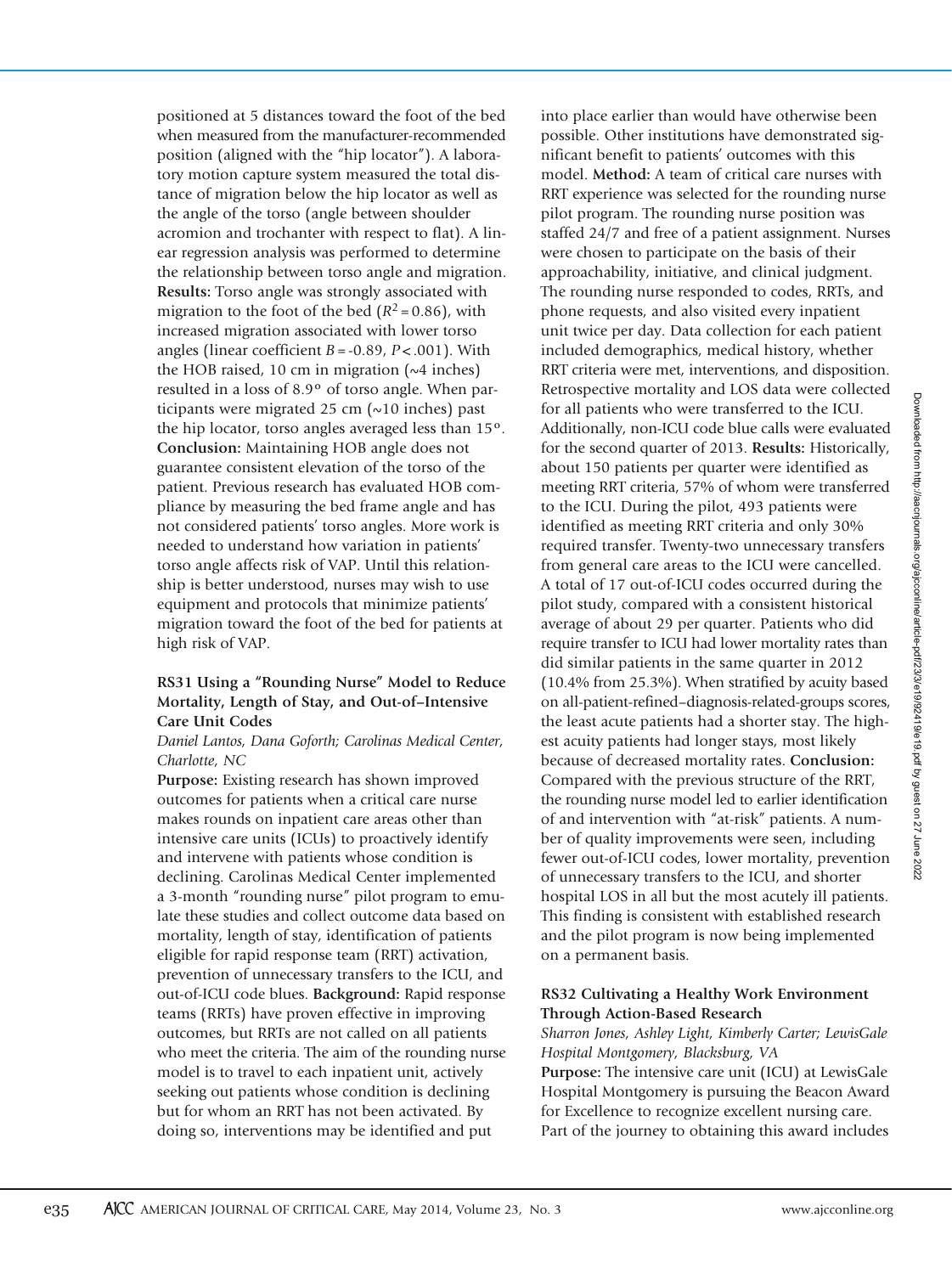assessing all the components necessary for a healthy work environment and ensuring that they are implemented appropriately. The purpose of this study was to identify effective interventions to promote a healthy work environment (HWE). **Background:** In 2001, the American Association of Critical-Care Nurses (AACN) began a national campaign to promote and support HWEs. In 2005, AACN issued national standards for establishing and sustaining HWEs. Extensive research done by AACN consistently supports 6 standards that are necessary for creating and maintaining an HWE. The ICU at LewisGale Hospital Montgomery believes that implementing a HWE is absolutely essential for improving patient safety and outcomes, as well as staff satisfaction. **Method:** This study used the HWE survey tool provided by AACN with a focus on recommendations given in the analysis report provided after the survey was administered. The initial survey (pretest) assessed current work environment conditions in the unit that provided valuable insight to staff perceptions. Three standards, true collaboration, appropriate staffing, and meaningful recognition, were selected from the HWE data analysis, each with a specific component selected as a focus point for improvement. Interventions were then developed for each component on the basis of recommendations from the data analysis report, and a posttest was administered. **Results:** The HWE survey (posttest) noted improvements in the specific components selected as focus points for improvement. To summarize, when pretest and posttest aggregate scores were compared for the entire survey, scores increased from 3.73 to 3.99. According to the HWE survey used in this study, initial scores verified the ICU as having a "good" HWE and secondary scores continue to support this, with slight improvement with the total score bordering on the verge of an "excellent" HWE. **Conclusion:** Recommendations include administering a follow-up survey in 1 year after implementation of interventions, allowing additional time for expansion of interventions in place as well as development of new interventions based on recommendations from AACN. Conducting another survey will provide data regarding long-term effects of the study. In conclusion, continuing education and assessment of the work environment are essential in creating and sustaining an HWE.

**RS33 End-of-Life/Palliative Care in the Intensive Care Unit: Development of a Chart Review Tool** *Madalina Boitor, Joanna Bailey, Celine Gelinas; McGill University, Montreal, Canada*

**Purpose:** To develop and examine the psychometric properties of a chart review tool for the documentation of quality indicators related to the provision of end-of-life/palliative care (EoL/PC) in the intensive care unit (ICU), more specifically, symptom assessment and management, establishment of level of care, and interdisciplinary clinician-family meetings. Content validation and interrater reliability testing of the chart review tool were targeted. **Background:** Elevated mortality rates are increasingly common in the ICU, and the quality of EoL/PC in this setting needs improvement. Dying patients suffer distressing symptoms, they frequently receive interventions that are incompatible with their goals, and their families also suffer psychological consequences from their experience with the EoL/PC provided. To our knowledge, very few, if any, validated and reliable tools exist for the assessment of the quality of EoL/PC in this field. **Method:** A 3-phase methodological study design was used. In phase 1, an initial version of the chart review tool with a coding manual was developed that included quality indicators related to symptom management, levels of care, and interdisciplinary clinician-family meetings. In phase 2 of content validation, the relevance of quality indicators was evaluated by 11 ICU expert clinicians. Content validity indexes for quality indicators (I-CVI) were computed and experts' suggestions were analyzed. The content of the chart review tool was revised accordingly and, in phase 3, was tested for interrater reliability using percentages of agreement of each indicator retrieved in 10 charts by 2 trained coders. **Results:** The initial version of the chart review tool included 31 quality indicators. The revised version of the tool included 9 more indicators, and only 3 indicators with I-CVI < 0.80 were modified. Acceptable agreement (>80%) between the 2 coders was obtained for most indicators, except for frequencies of assessment of some symptoms (ie, pain and dyspnea) that could be retrieved in more than 1 source, and indicators in text form that required subjective interpretation from coders. Many missing data were also noted, as the majority of patients (8/10) were unable to self-report their symptoms (eg, thirst) which also confirms the need to use alternative measures for this vulnerable group. **Conclusion:** This is the first study describing all the required steps for the development and validation of a chart review tool in EoL/PC. Findings showed that the use of a valid and reliable chart review tool can support the documentation of quality indicators of EoL/PC in the ICU. Although such a tool may require being adapted to the setting's chart format, it could be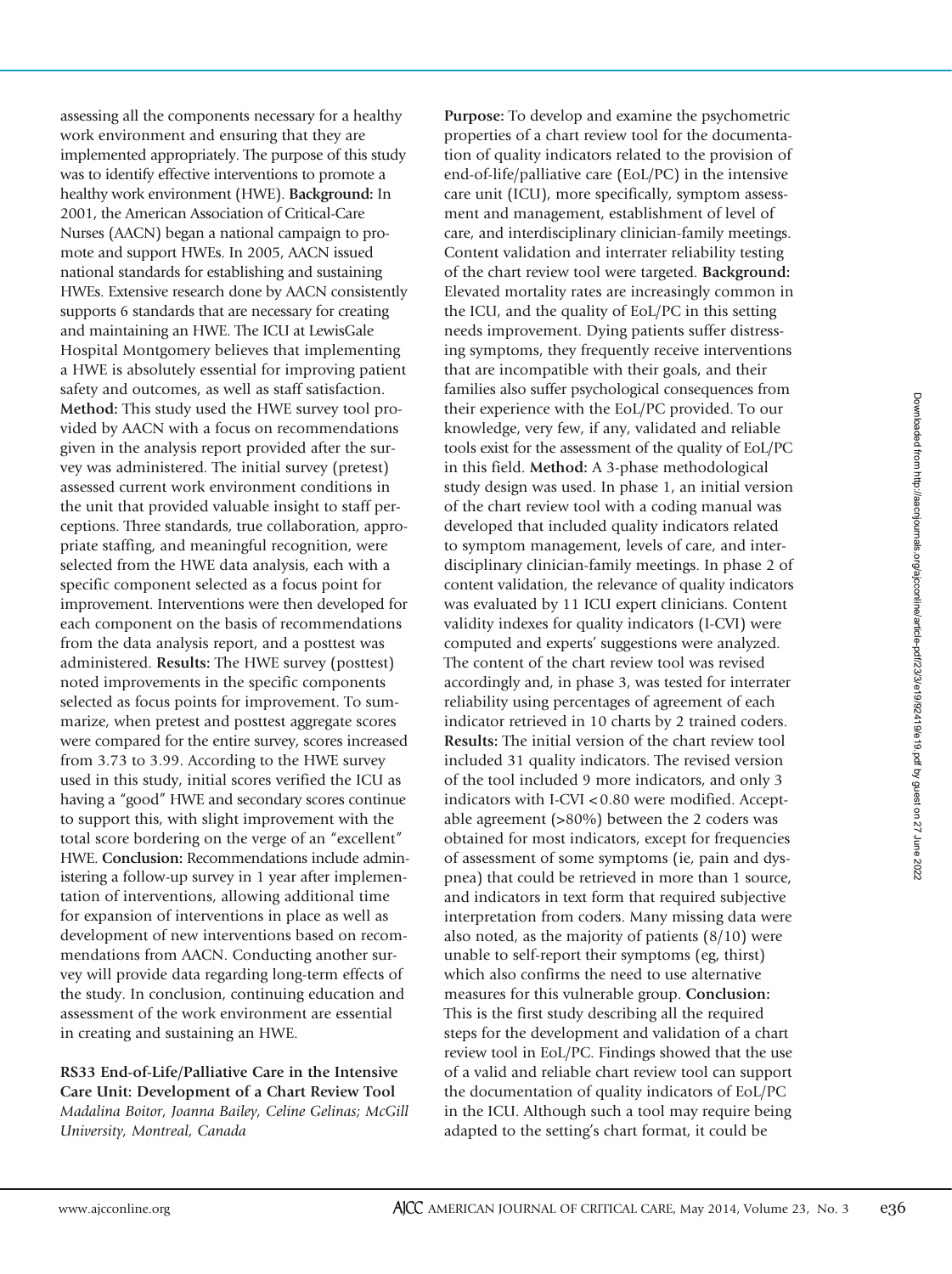## **RS34 Backrest Elevation and Tissue Interface Pressure By Anatomic Location During Mechanical Ventilation**

*Mary Jo Grap, Anathea Pepperl, Valentina Lucas, Cindy Munro, Christine Schubert Kabban, Ruth Burk, Paul Wetzel; Virginia Commonwealth University, Richmond, VA* **Purpose:** Pressure ulcers and ventilator-associated pneumonia (VAP) are both prevalent and costly. To reduce the occurrence of pressure ulcers, backrest positions of <30º are recommended. But, to reduce VAP, positions of >30º are recommended during mechanical ventilation (MV). Interface pressure may vary with level of backrest elevation and anatomic location (sacrum, heels, etc). This longitudinal study in adults receiving MV describes backrest elevation, anatomic location, and intensity of skin pressure across the body. **Background:** Pressure is a primary factor that promotes development of pressure ulcers. Interventions should be aimed at anatomic locations at greatest risk; therefore, identification of these areas is paramount. However the effect of higher backrest positions (>30º) intended to reduce VAP, on interface tissue pressure, specifically at anatomic locations at greatest risk for tissue breakdown, has not been examined in critically ill patients receiving MV. **Method:** Patients from 3 adult ICUs (medical, surgical, neuroscience) who were receiving MV were enrolled within 24 hours of intubation. Backrest elevation (inclinometer) and pressure (XSENSOR pressure mapping system) were measured continuously for 72 hours. Anatomic locations were segmented into 7 areas (left/right scapula, left/right trochanter, sacrum, left/right heel) and pressures in each segment were summarized. Descriptive statistics were used to examine the relationship among backrest elevation, body location, and tissue interface pressure. The frequency and intensity of peak pressure by location were compared across location and by backrest elevation. **Results:** In 96 patients receiving MV, mean backrest elevation was 25.2º; 76% of observations were <30º. Peak pressures were in the sacrum 74% of time, less in left and right scapula (8.7, 9.2% of time), heels (2.2, 3.3% of time), and trochanter (0.9,1.2% of time). In backrest elevation >30º, more peak pressure occurred in the sacrum  $(85\% > 30^\circ \text{ vs } 71\% < 30^\circ).$ When peak interface pressure occurred in the sacrum, the magnitude of the pressure was lower than at other locations. On average, peak interface pressure was lowest when in the sacrum (4.77 mm Hg),

higher but similar in the left and right heels and scapula (40.4–47.5 mm Hg), and highest in the trochanters (88.7–94.6 mm Hg). **Conclusion:** Higher backrest elevations (>30º) were used infrequently and for short periods. Peak pressures over all segmented areas were found most often in the sacrum and this increased with higher backrest elevations. However, highest peak pressures were found in areas other than the sacrum. These data suggest that when high pressures do occur in the scapula, heels, and trochanter, it may place patients at greater risk for skin breakdown, highlighting the need for greater monitoring of these areas.

## **RS35 Examining Nurses' Knowledge and Attitudes Regarding Palliative and End-of-Life Care for Patients With Heart Failure**

*Jennifer Ballard-Hernandez, Lorraine Evangelista, Maurice Espinoza, Marjan Motie; Hoag Hospital, Newport Beach, CA*

**Purpose:** To describe nurses' current practice in discussing prognosis, palliative care (PC), and end-oflife (EOL) issues in patients with heart failure (HF). Additionally, the study aimed to describe attitude, responsibility, and confidence of nurses' in discussing prognosis, palliative and EOL care issues with HF patients. Last, we aimed to describe barriers that keep nurses' from discussing prognosis and PC with HF patients and their family members. **Background:** Heart failure is a complex, progressive syndrome associated with poor quality of life and high morbidity, mortality, and readmission rates. Patients with HF often have unmet EOL needs, but communication about prognosis and PC preferences and options are often lacking. Nurses' working in acute and critical care play pivotal roles in communication and coordination of EOL issues for patients with HF. Despite this, little is known about nurses' knowledge, attitudes, and practices regarding PC and EOL care. **Method:** A descriptive, correlation study was conducted by surveying acute and critical care nurses' who took care of HF patients at 3 hospitals in the West. The surveys tapped into nurses' knowledge, communication skills, and confidence in discussing prognosis, PC, and EOL care with HF patients and their family members. A total of 211 nurses completed the survey questionnaire. In this sample, 62 nurses (29.4%) worked in a critical care unit, 15 nurses (7.1%) worked in a HF clinic, 50 nurses (23.7%) worked in a telemetry unit, 60 nurses (28.4%) worked in inpatient cardiology, and 24 nurses (11.4%) worked in the emergency department. **Results:** In our study, 57.3% of nurses reported that they had discussed EOL care at some point with their HF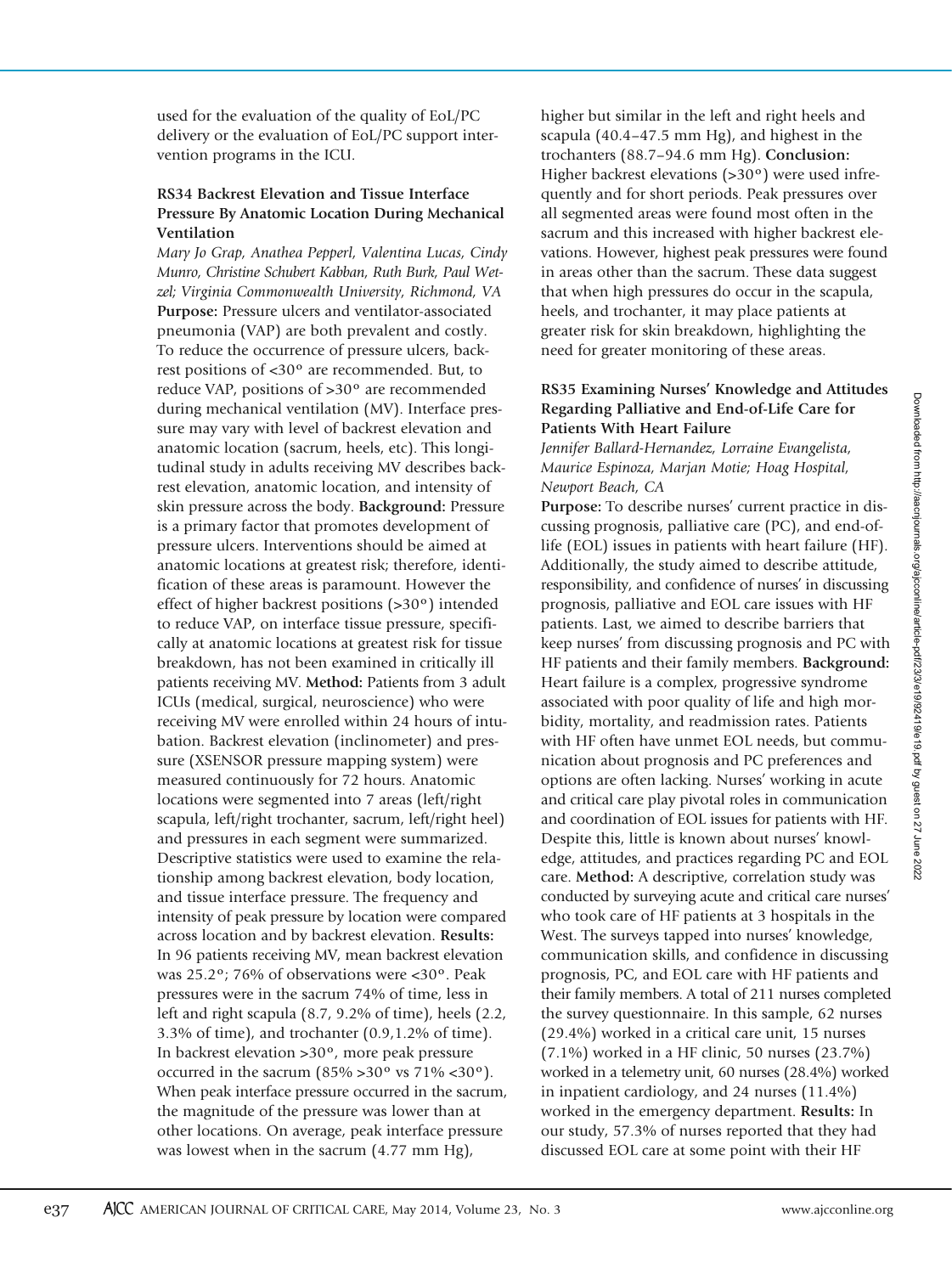patients. Overall the majority of nurses (75.3%) thought that it is appropriate for nurses to talk with their HF patients about EOL care. Most of the nurses (81.1%) thought that they had the knowledge to discuss EOL care with HF patients. Despite feeling that they had the knowledge to do so, 71.6% of the nurses reported having no training on how to discuss EOL care with patients. Additionally, 81.5% of the nurses reported a need for further training in discussing EOL care with patients. The majority of the nurses (70.6%) thought it was the responsibility of the physician or nurse practitioner to discuss prognosis with the patient. **Conclusion:** Despite nurses feeling competent in discussing EOL issues with HF patients, lack of formalized EOL training was noted. Nurses overwhelmingly thought that it was the responsibility of the physician or nurse practitioner to initiate discussion about prognosis and EOL care. This study highlights the need for further education and training for nurses to improve knowledge and awareness of PC and EOL needs in patients. Further research is needed to examine a variety of methods to increase nurses' knowledge about PC and EOL care.

## **RS36 Validity and Sensitivity of 6 Pain Scales in Critically Ill, Communicative and Noncommunicative Intubated Adults**

*Mamoona Arif, Drupatie Joseph, Mary Jo Grap, Pamela Ferguson; Virginia Commonwealth University Health System, Richmond*

**Purpose:** To evaluate the validity and sensitivity of 6 pain scales (Face, Legs, Activity, Cry, and Consolability [FLACC]; Behavioral Pain Scale [BPS]; Comfort Scale; FACES; Adult Nonverbal Pain Scale [ANVPS], Pain Assessment Behavioral Scale [PABS]), compared with the Numeric Pain Scale (NPS) to identify the most appropriate measure of pain in noncommunicative patients (ie, patients receiving mechanical ventilation, or sedated). **Background:** Self-report is the best indicator of pain; however, pain is more difficult to assess in noncommunicative patients who may be either receiving mechanical ventilation or sedated and unable to report pain. Multiple expert guidelines emphasize procedures to systematically assess, diagnose, and treat pain. However, these guidelines are difficult to implement without a single valid and reliable pain scale that ensures adequate pain management for critically ill noncommunicative patients. **Method:** The study was conducted at an academic medical center and approved by the institutional review board. Fifty communicative and 100 noncommunicative patients receiving mechanical ventilation were observed before and

during nonnoxious stimulus (routine physical examination) and noxious stimulus (endotracheal tube suctioning). To test validity, communicative patients' pain was measured with the 6 scales as well as the patients' self-rating by using the NPS, which served as the "gold standard." A Pearson correlation coefficient was calculated for each of the 6 scales with the NPS. Two separate repeated-measures models (nonnoxious and noxious stimulus) were used to compare the sensitivities of the 6 pain scales. **Results:** Most of the patients were African American, with no difference in age, sex, race, or ethnicity between communicative and noncommunicative groups. The 6 pain scales had statistically significant moderate to high correlations with the patients' numeric rating during the noxious procedure. Score on the FACES scale rated by patients had the highest correlation with the patients' numeric rating (*r*=0.75, *P* < .001), and FACES scale rating by the nurse had the lowest correlation (*r*=0.53,*P*<.001) with patients' numeric rating. All scales were highly sensitive in capturing the patient's pain response before and during nonnoxious and noxious stimulus with highest sensitivity during the noxious procedure. **Conclusion:** Pain assessment remains a challenge in noncommunicative critically ill patients whose pain experience is inferred from observation of behaviors and physiological measures. Our study purpose was to evaluate and identify an effective scale for the assessment of pain in this population. However, all 6 of the pain tools were valid and highly sensitive for capturing changes in pain response during nonnoxious and noxious procedures in both communicative and noncommunicative patients.

## **RS37 Efficacy of Stool Management Systems for Preventing Environmental Spread of** *Clostridium difficile*

*Mikel Gray; University of Virginia, Charlottesville* **Purpose:** *Clostridium difficile* is the most common cause of hospital-acquired diarrhea. Multiple interventions are used to prevent environmental contamination, including selective use of stool management systems. Evidence concerning the efficacy of these devices for preventing environmental contamination with *C difficile* is lacking. The purpose of this study was to compare the efficacy of 2 stool management systems for preventing contamination of the immediate environment in a simulated clinical setting. **Background:** *C difficile* diarrhea and fecal incontinence in critically ill patients increases the risk of environmental contamination. Preventing spread of *C difficile* is challenging because of its resistance to hand washing with alcohol-based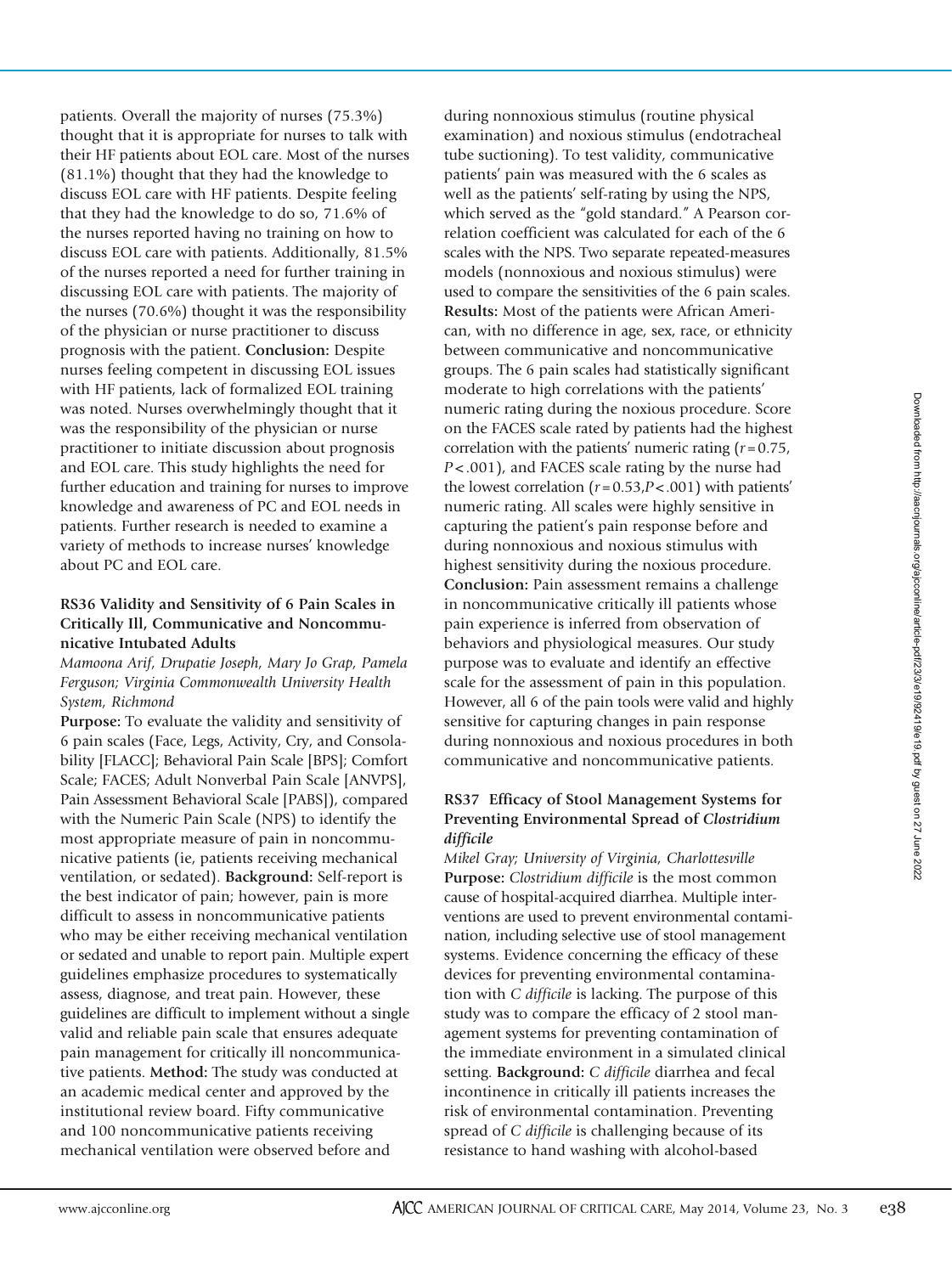products or cleaning with detergent-based products. Interventions to reduce environmental spread include indwelling stool management systems. Current research into the efficacy of these devices focuses on their ability to contain stool and prevent associated skin problems. **Method:** Two indwelling stool management systems, DigniShield (Bard, Inc [device 1]) and FlexiSeal (ConvaTec, [device 2]) were evaluated in a simulated clinical setting. Sterile liquid stool was inoculated with 106 colony-forming units (CFU)/mL of *C difficile* vegetative cells and spores. Bag changes were performed daily for 30 days over an absorbent pad. Sterile swab samples from key locations (containment bags, hub/interface tubing, absorbent pad) were streaked on agar plates for anaerobic culture. Agar plates placed 5 to 10 cm from hub/tubing interfaces were also cultured for aerosol contamination. Contamination rates were analyzed with the generalized estimating equation. **Results:** Outcomes were categorized as dichotomous (growth vs no growth). Analysis of device surface contamination showed significant differences. More bags from device 1 than from device 2 showed no growth (device 1 vs 2: 79.2 vs 16.1%, *P* < .001). Significantly fewer hub/interface tubes from device 1 than device 2 were contaminated (device 1 vs 2: 79.2% vs 13.7%, *P* < .001). Findings were similar when absorbent pads placed under the devices were compared (99.4% vs 38.1%, *P*<.001). *C difficile* agar plates also showed statistically significant differences, indicating possible aerosol contamination of adjacent surfaces when the tubing is disconnected and bag emptied (device 1 vs 2: 0.0% vs 22.4%, *P* < .001). **Conclusion:** These results suggest that stool management systems may be effective for preventing environmental spread of *C difficile* vegetative cells or spores. Findings also suggest that substrate (material of construction) or design of the hub/interface tubing may influence the device's effectiveness in preventing environmental spread. Additional research is needed to evaluate the effectiveness of stool management systems to prevent or minimize environmental contamination in the intensive care unit.

## **RS38 Evaluation of Temperature Intervention in Patients at a Trauma Facility**

*Frances Grissom, Christie Collins, Joseph Kufera, Anne Grafton, Kathryn Von Rueden, Karen McQuillan; R Adams Cowley Shock Trauma Center, University of Maryland Medical Center, Baltimore*

**Purpose:** To identify current strategies used to manage fever in trauma patients and to determine the effectiveness of these interventions in reducing body

temperature. Knowledge of the effectiveness of temperature strategies will aid in defining best evidence-based practice for fever management. **Background:** Fever is a common finding in trauma patients. Although research findings support preferred methods for taking temperatures and recommend avoiding fever in neurologically injured patients, little evidence exists to guide when fever should be treated or which interventions are most effective. **Method:** This prospective descriptive study used a convenience sample of 94 trauma patients ages 18-65 years admitted to critical care or intermediate care. Brain-dead patients were excluded. Nurses recorded each time a temperature was taken, the patient's temperature, method to obtain temperature, and interventions for temperature management. Factors that may have affected patients' body temperature were noted. Unidentifiable demographic data from patients were recorded. Data collection forms were coded to protect patients' confidentiality. Student *t* test was used to compare mean temperature response versus no change at 1, 2, and 3 hours after initiating each intervention. Temperature changes between interventions at the different time points were compared. A *P* value < .05 was statistically significant. **Results:** Of 5487 temperatures recorded, 22% were 101ºF. Temperature reduction measures included fans (13.6%), acetaminophen (3.8%), ibuprofen (0.7%), ice packs (0.7%), cooling blanket (0.6%), cool bath (0.4%), or a combination of those methods. Acetaminophen, ibuprofen, or cooling blankets resulted in significant reduction in body temperature 1, 2, and 3 hours after administration. Ice packs caused significant reduction after 3 hours. Cool bath or fan did not affect body temperature. Greater reductions in temperature were obtained with ibuprofen than acetaminophen at 2 and 3 hours. Greater reductions occurred with cooling blankets than acetaminophen at 2 hours. Acetaminophen caused larger temperature reduction than cool bath at 3 hours and a larger temperature reduction than a fan or no intervention at hours 1, 2, and 3. There were no differences in temperature reduction between ibuprofen and cooling blankets. **Conclusion:** Subjects were febrile for 22% of recorded temperature observations. Interventions used for temperature reduction varied, with a fan followed by antipyretics used most often. Ibuprofen and a cooling blanket beneath the patient were the most effective interventions for reducing patients' temperature, followed by acetaminophen and then ice packs. A cool bath or a fan had no effect. These conclusions suggest the most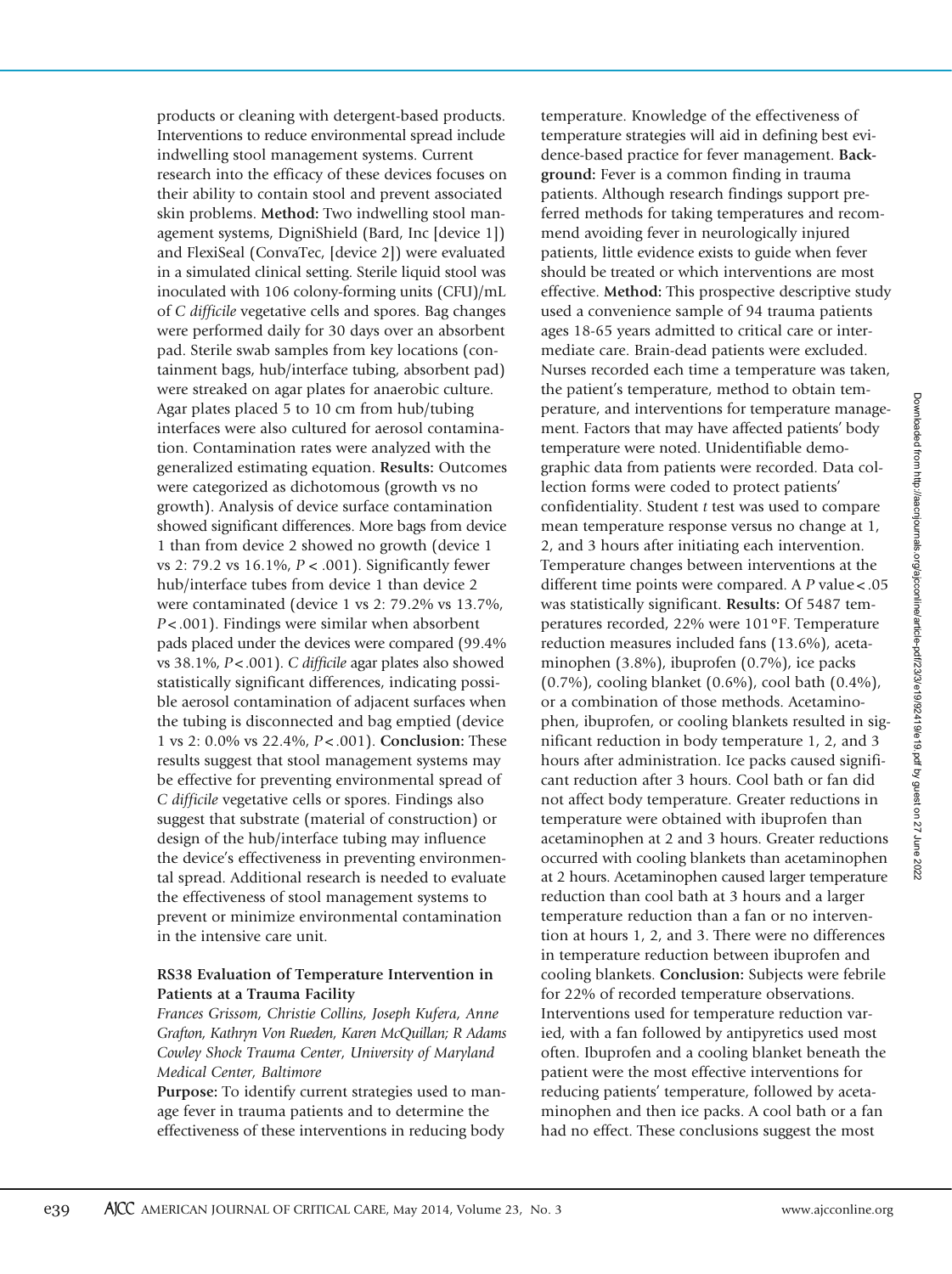effective interventions for lowering body temperature in febrile trauma patients, which may aid in creation of evidence-based fever management protocols.

#### **RS39 Self-described Nursing Roles Experienced During Care of Dying Patients and Their Families: A Phenomenological Study**

*Richard Arbour, Debra Wiegand; Thomas Jefferson University Hospital, Philadelphia, PA*

**Purpose:** To understand the experiences and roles of critical care nurses providing care for dying patients and their families. This study fills gaps in research about the lived experience and roles of bedside caregivers during end-of-life care. **Background:** Critical care nurses often care for dying patients and their families. Clinicians caring for patients and their families have multiple roles during end-of-life care. Role confusion, stress, and personal context of perceiving death may add to job dissatisfaction and risk of burnout. Little is known about the roles experienced and perceived by bedside nurses as well as how these roles affect them as they care for dying patients and their families. **Method:** A descriptive phenomenological study was conducted and a purposive sampling strategy was used to recruit 19 critical care nurses with experience caring for dying patients and their families. Individual interviews were conducted, audio recorded, and transcribed verbatim. Each nurse was asked open-ended questions about their experience and roles including when caring for dying patients and their families. Coliazzi's method of data analysis was used to inductively determine themes, clusters, and categories. Data saturation was achieved and methodological rigor was established. **Results:** Critical care nurses described their main nursing roles as patient advocacy, educating and supporting the patient and family, as well as optimal symptom management while helping to promote a comfortable, dignified death. Roles evolving from the data also included encouraging family presence during the dying process, protecting families, and creating positive memories for the family. Modeling coping and self-care skills while mentoring and teaching novice clinicians was important. **Conclusion:** The results of this study have important implications for clinical practice, education, and research. Critical care nurses may be unprepared for roles encountered when caring for dying patients and their families. Teaching these important roles in nursing education and critical care orientation classes is essential. Future research should be directed at studying the best ways to mentor, teach, and prepare nurses to provide optimal end-of-life care.

#### **RS40 Are You in the Zone?**

*Ashley Deane, Kristin Walker, Sharon Parrish, Susan Humphrey; Martha Jefferson Hospital, Charlottesville, VA* **Purpose:** Heart failure has been targeted as a frequent yet preventable cause of hospital readmissions. Heart failure readmission rates are scrutinized and may have adverse effects on hospitals under the Center for Medicare and Medicaid Services' Hospital Readmission Reduction Program. The purpose of this project was to determine whether discharge education using the teach-back method and a daily selfassessment model would reduce 30-day readmissions for heart failure. **Background:** Our 176-bed acute care community hospital is a member of a multihospital, multiregional health care system. In 2012, a readmission collaborative was formed that launched a system-wide initiative to reduce 30-day readmission rates for heart failure. Approximately 15% of our average daily census includes patients with heart failure. Our telemetry unit implemented an education program for heart failure patients aimed at home self-assessment, maintenance of optimal health, and prevention of readmission. **Method:** Heart failure patients on our telemetry unit received daily education from our charge nurses using the teachback method and a 3-zone daily self-assessment tool. Patients were taught to recognize a state of optimum health (green zone), the presence of warning signs (yellow zone), and the need for emergent care (red zone). Routine daily home scenarios were presented. All-cause 30-day heart failure readmission rates were retrieved from retrospective hospital financial data. The study was granted exemption from our institutional review board. A  $\chi^2$  analysis was used to compare readmission rates before and after the intervention. The level of significance was set at *P* < .05. **Results:** The heart failure patient education program was implemented in January 2013. During the 24-month preintervention period (January 2011-December 2012), a total of 575 patients were discharged with a primary diagnosis of heart failure. Of these patients, 109 (19.0%) were readmitted for all causes within 30 days of discharge. During the 6-month period after the intervention (January 2013-July 2013), a total of 144 patients were discharged with a primary diagnosis of heart failure. Of these patients, 13 (9.0%) were readmitted for all causes within 30 days of discharge. Chisquare analysis revealed a significant decrease in readmission rate from before to after the intervention. **Conclusion:** Our results demonstrate that the teach-back method for educating heart failure patients in the use of a 3-zone daily self-assessment tool can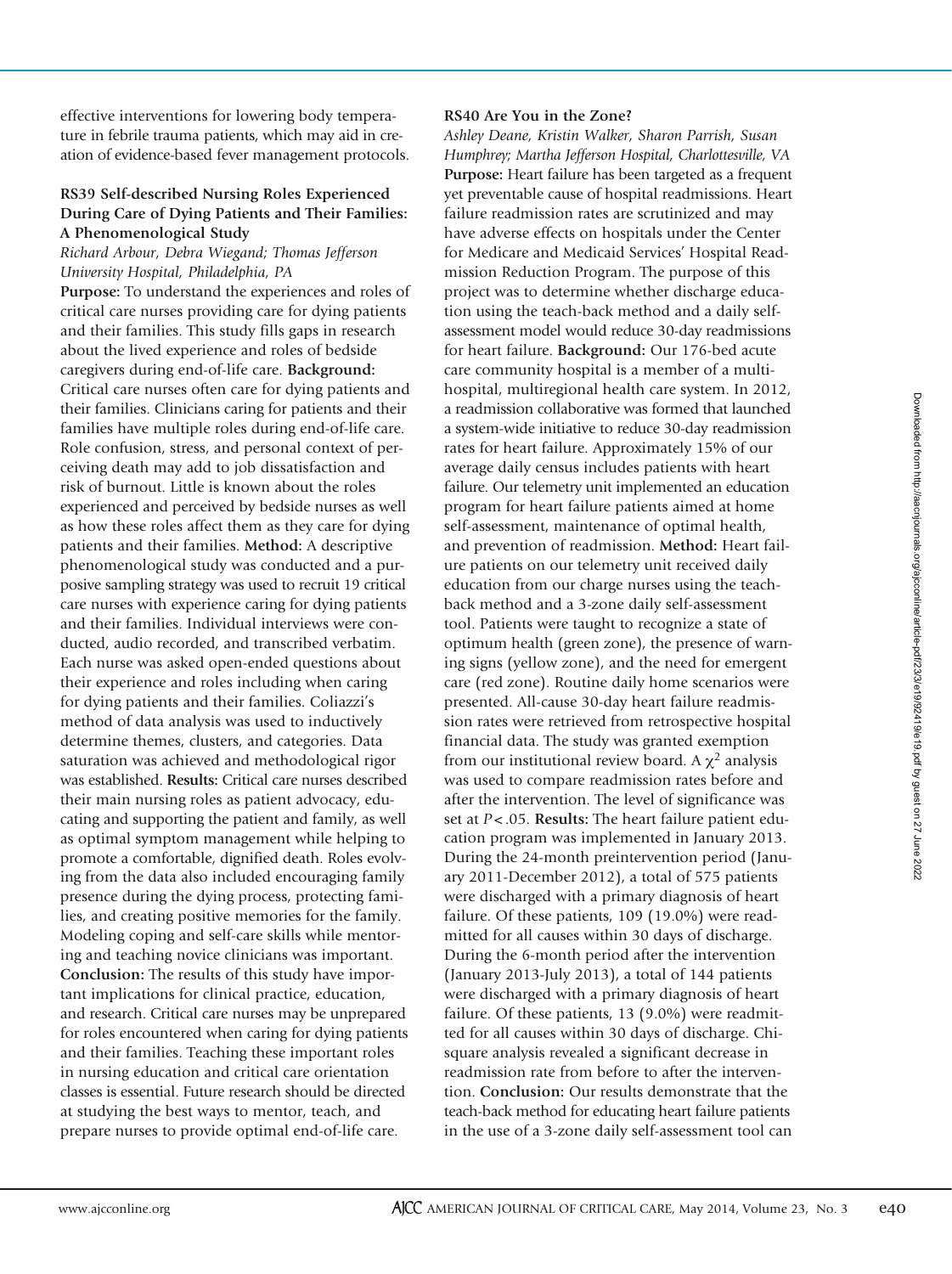reduce 30-day all-cause readmissions. It is essential to provide patients with the information and resources they need for monitoring their health. Effective education of patients at the bedside can be an important component in hospitals' efforts to reduce readmission rates.

# **RS41 Identifying Current Practice Patterns in US Hospitals' Therapeutic Hypothermia Protocols**

*Roksolana Starodub, Barbara Riegel, Marion Leary, Benjamin Abella; University of Pennsylvania School of Nursing, Philadelphia*

**Purpose:** We examined therapeutic hypothermia (TH) protocols from US hospitals to assess congruence between current practice patterns and American Heart Association (AHA)-identified parameters of successful postarrest care. **Background:** The mortality rate for out-of-hospital cardiac arrest (CA) in the United States has remained stable for the past 3 decades. TH improves patients' survival and neurologic recovery after CA. AHA has published recommendations for TH, but little is known about how well they are followed. Despite these recommendations, studies have revealed little uniformity in specific aspects of postarrest care, and the scope of this variability remains unknown. **Method:** TH protocols were obtained from a publicly available internet site maintained by the University of Pennsylvania (last updated January 23, 2013). Protocols from US hospitals were included if they targeted patients who were 18 years of age and were written in English. Those addressing out-of-hospital emergency services (EMS) were excluded; 64 protocols fit the inclusion criteria and were selected for review. A single investigator reviewed and scored all TH protocols on the basis of (1) duration of TH, (2) TH target temperature, (3) rewarming target temperature, and (4) rate of rewarming. Percentages and ranges were used to describe the results. **Results:** AHA recommends 12- 24 hours of mild (32°C-34°C) TH for patients who had an out-of-hospital CA and were admitted to the hospital in ventricular fibrillation, followed by slow rewarming at 0.25°C to 0.5°C per hour. In this sample, definitions of the 24-hour cooling period initiation and rates of rewarming were inconsistent. In 27/64 (42%), initiation of the 24-hour cooling period was considered as the time point of cooling induction, whereas in 37/64 (58%), it was considered as the time in which target temperature was achieved. The rewarming rate was <0.5°C per hour in 32/64 (50%) and 0.5°-1°C per hour in 25/64 (39%). All 64 protocols included the same target temperature range for cooling (32°-34°C) and rewarming (36°-37°C). **Conclusion:** Current practice

patterns in US hospitals' TH protocols are not consistent. The AHA needs to provide more precise TH protocol guidance for US hospitals. TH protocols mirror the gaps in TH knowledge presented in the guidelines. Further investigation of clinical practice pertaining to hospital-based TH is needed.

## **RS42 Reported Practices of Nurse Recognition and Management of Patient Ventilator Asynchrony**

*Karen Mellott, Annette De Vito Dabbs; University of Texas, Health Science Center at Houston* **Purpose:** To determine (1) nurses' opinions and knowledge of recognition and management of patient ventilator asynchrony (PVA), and (2) nurses' opinions regarding learning preferences and barriers to using waveform graphics to recognize and manage PVA. **Background:** PVA results in fear/anxiety/discomfort, hypoxemia, cardiovascular compromise, impaired sleep quality, prolonged mechanical ventilation and hospital stay, and possible injury of the diaphragm. Staff nurses learn basic ventilator function, but their knowledge of PVA assessment and management may be inadequate. Respiratory therapists usually manage the ventilator, and nurses typically do not have expertise in this area. Empirical evidence of nurses' ability to assess and manage PVA is lacking. **Method:** A descriptive, cross-sectional design with a 37-item anonymous Web-based survey was used to elicit nurses' opinions; knowledge of PVA recognition, causes, manifestations, consequences, and management; and open-ended comments. The survey was based on literature, previous pilot work, and expert consultation. A convenience sample from the American Association of Critical-Care Nurses membership was recruited through a weekly e-newsletter. Inclusion criteria were age > 18 years and active nursing practice with patients receiving mechanical ventilation. The survey was posted for 9 weeks, maintained and downloaded by the University of Pittsburgh Center for Social and Urban Research. **Results:** Data reported here are from complete surveys ( $n = 266$ ). A Wilcoxon signed-rank test showed that after survey, we elicited a statistically significant change in self-evaluation scores (*P*< .001). Nurses did not select forced exhalation, retractions as manifestations. Only 11% determine PVA type and 29% do not use graphics to interpret PVA. Graphic waveforms were identified for flow (51%), premature termination (41%), and ineffective trigger (34%). Proper management was identified 64%-76% of the time. Most helpful resources were from practice (44%) and dialogue with the respiratory therapist (42%) and physician (32%). Reported barriers to graphic use were the intensive care unit lacking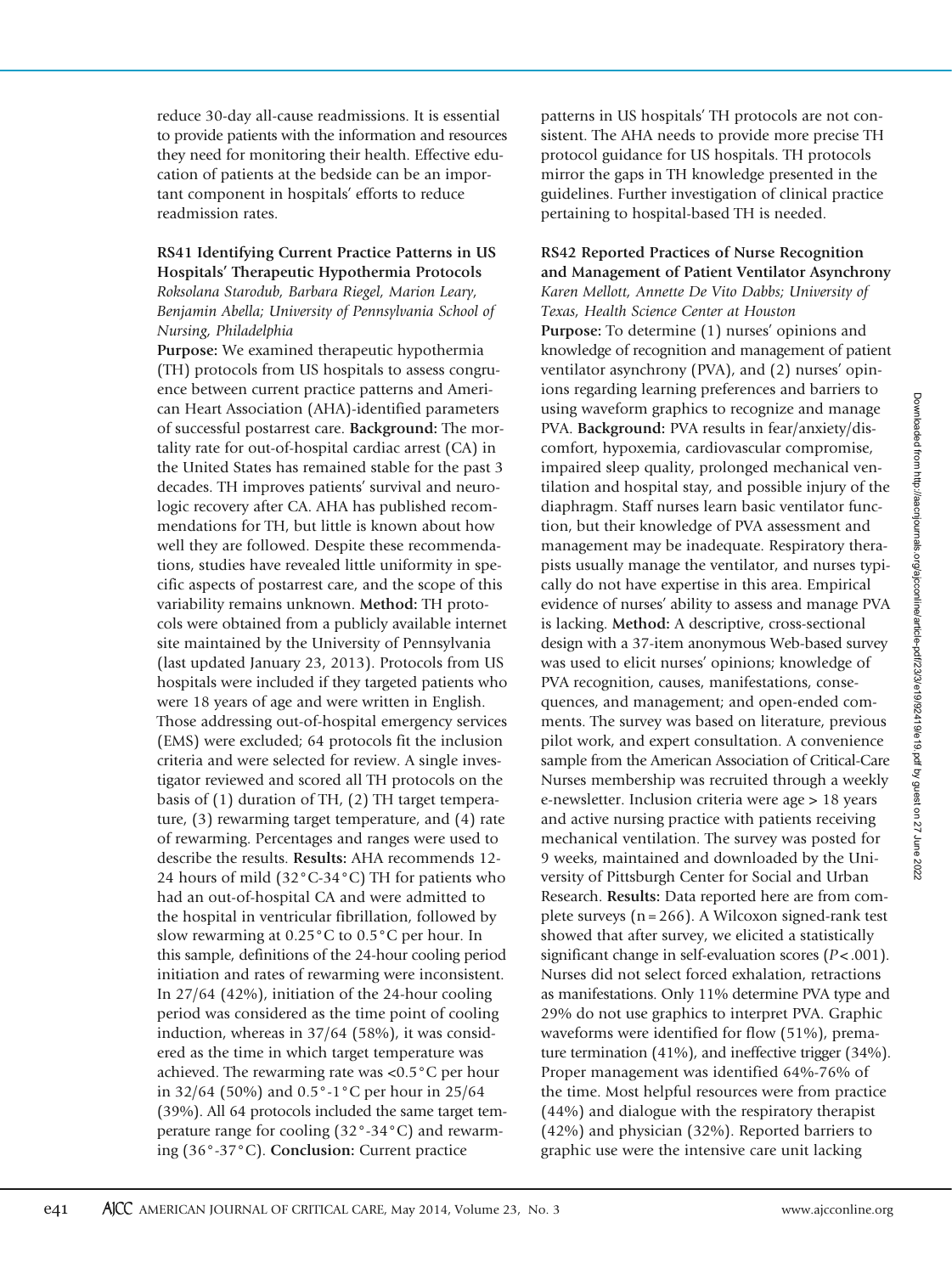protocols (81%) and decreased confidence (64%). **Conclusion:** Nurses have a need to learn PVA recognition through behavioral and technological monitoring. Interactive and interprofessional ventilator rounds including patient and graphic assessment as well as ventilator/sedation management would optimize the care of patients receiving mechanical ventilation. Future areas for research are barrier reduction and development of guidelines/protocols to better integrate use of PVA data in nursing practice.

## **RS43 Feasibility and Safety of Implementing a Nurse-Driven Short-Term Intubation Swallowing Screening After Extubation in a Medical Intensive Care Unit**

*Patricia McCabe; Washington Hospital Center, Washington, DC*

**Purpose:** To assess the feasibility and safety outcomes of an evidence-based, nurse-driven, short-term intubation swallowing screening protocol for critical care patients intubated < 48 hours. The secondary aims are to assess length of stay and patient care costs in a medical intensive care unit (MICU). **Background:** In 2010, one-third of the short-term intubated patients were seen by speech language pathologists and received a swallowing evaluation. Two-thirds of patients were screened by nurses using various swallowing evaluations. This study will facilitate the use of a safe evidence-based standardized swallowing screening to evaluate all short-term intubated patients. The study will contribute additional significant evidence related to dysphagia after extubation and nurse-driven stroke swallowing protocols. **Method:** Our descriptive-exploratory study will include a convenience sample of 100 adult patients intubated < 48 hours in a 14-bed MICU. Nurses trained to perform swallowing screenings will assess and conduct the short-term intubation swallowing screening protocol modified from an established protocol for stroke patients. Feasibility will be measured at each protocol step. Safety will be measure by the number of patients who do not exhibit dysphagia during the screening process and eat their first meal without dysphagia. Data analysis will use descriptive statistics to assess feasibility and safety. Parametric or nonparametric proportions or means tests will be use to assess length of stay and patients' cost variables. **Results:** Eighty patients passed the screening, 11 failed and 126 did not receive the screening because they met the exclusion criteria. The screening is technically easy to administer and decreases the patient's length of stay and hospitalization costs by at least \$600. Safety outcomes were assessed by measuring the number of

patients who did not exhibit dysphagia after screening and eating their first meal. No incidence of aspiration was noted with the patients who passed the screening. **Conclusion:** The MICU short-term intubation nursing swallowing screening is easily administered to patients in an intensive care setting. Patients stated satisfaction at being able to quickly eat and/or drink rather than waiting for a formal swallowing evaluation to be administered to determine the risk of dysphagia/aspiration. The unit experienced a decrease in length of stay and patients' costs.

#### **RS44 The Effect of Carriers on Continuous Intravenous Drug Infusions in Pediatric Patients**

*Amy Lisanti, Richard Lin, Michael Hamid; The Children's Hospital of Philadelphia, Philadelphia, PA* **Purpose:** Current nursing practice in our pediatric cardiac intensive care unit for administration of continuous intravenous drug infusions (CIDIs) is based on unit tradition and has not been validated through research. The setup uses a manifold system that includes a crystalloid solution that acts as a carrier to assist in delivering the drug. The purpose of this study was to examine the effect of a carrier on CIDI administration and compare infusion administration via a manifold system and via a bifuse system. **Background:** No standard protocols for practice exist at our hospital for CIDI administration. No research was found elucidating how carriers affect drug delivery when administered intravenously at low, pediatric rates. A carrier may act as an additional port of entry for bacteria into a patient's central catheter, increasing the patient's risk for infection. Carriers also add to the total volume infused. In critically ill neonates with tight fluid restrictions, use of a carrier can reduce the number of calories they can receive. **Method:** We developed a bench model to simulate CIDI administration via a manifold and a bifuse system, with and without a separate carrier. A solution of methylene blue dye was used to simulate the CIDI. We monitored dye absorption with a flow spectrophotometer as a surrogate of drug concentration and monitored mass flow rate with a scale. Experiments were performed by using different flow rates of CIDI and carrier. By analyzing concentration over time graphs, we were able to characterize the length of time it took for the system to reach a steady state absorption (and thus dye concentration). **Results:** Our model of CIDI administration was successful at evaluating drug delivery over time. Data demonstrated that the time to steady state decreases as the infusion rate of the drug increases. A carrier decreased the time to steady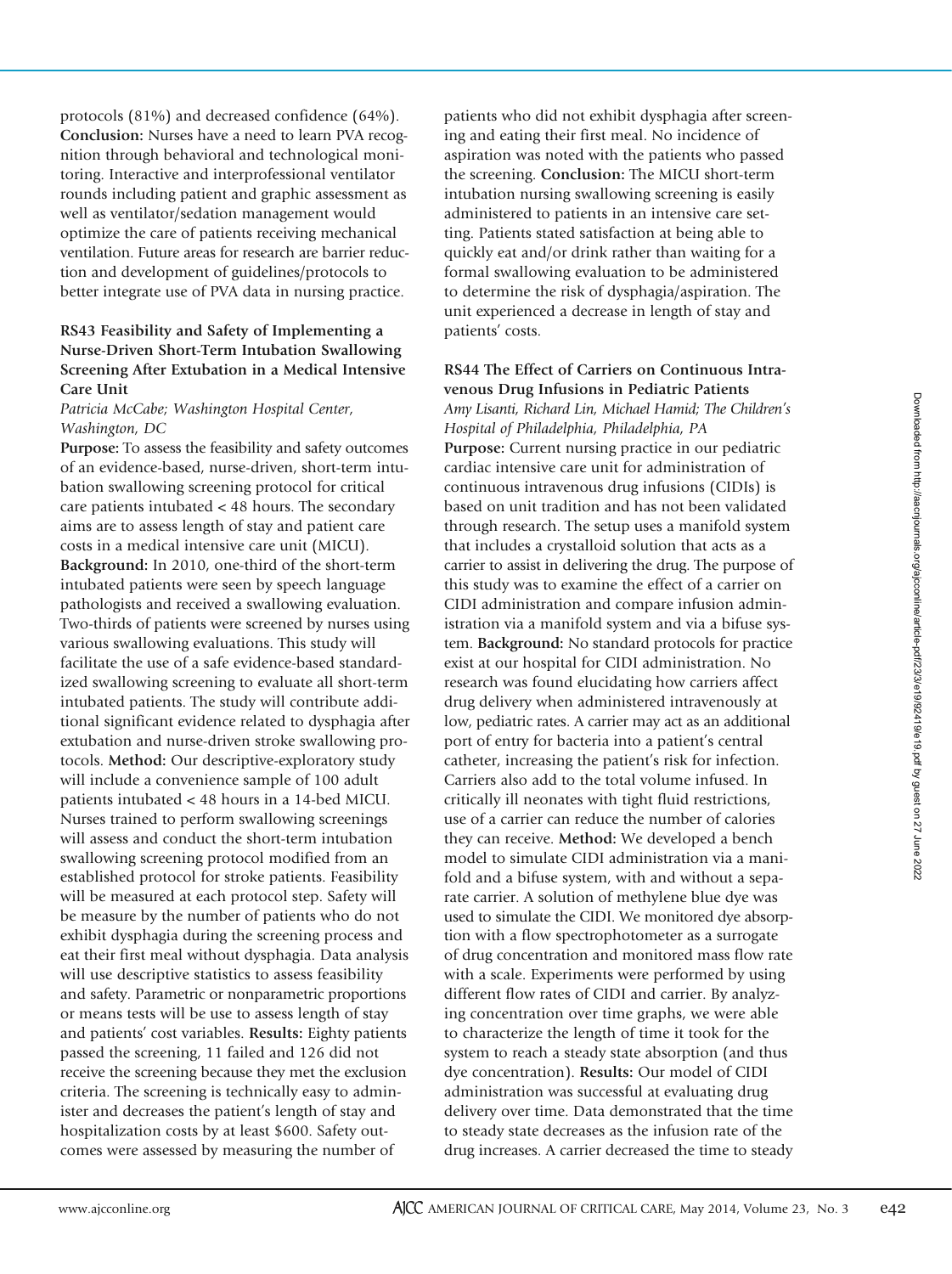state at the start of the infusion within the manifold system. However, the time to reach steady state was shorter in the bifuse system, even without the use of a carrier, compared with a manifold system using a carrier. Other experiments suggested that there may be variation in dye concentration from interaction among infusion pumps when a carrier was used. **Conclusion:** Based on the findings of this study, CIDI administration via a manifold system with a carrier appears to be less effective than a bifuse system with or without a carrier. The recommendation to change practice based on this study was made and our cardiac intensive care unit has switched to the bifuse system. This change in practice has standardized the care in the hospital for the administration of CIDIs. The results of this study may help guide other hospitals on effective CIDI administration.

## **RS45 Factors Associated With Increased Laboratory Utilization in the Pediatric Cardiac Intensive Care Unit**

*Anna Fisk, Jean Connor, Sandra Mott, Kimberlee Gauvreau, Hillary Kuzdeba; Boston Children's Hospital, Boston, MA*

**Purpose:** To identify and describe factors associated with increased laboratory utilization. **Background:** The appropriate frequency of laboratory testing in the pediatric cardiac intensive care unit (PCICU) is unknown. Excessive laboratory tests can have harmful effects such as iatrogenic anemia, administration of unnecessary medications, and increased risk of infection. Abnormal results in asymptomatic patients may be treated without synthesis of other patient data incurring costs for medication, retesting, and staff resources. Iatrogenic anemia may require blood transfusion, a risk factor for poor patient outcomes. **Method:** Retrospective chart review of patients birth to <18 years of age admitted to the CICU after repair of congenital heart defects. Excluded were patients with a ventricular assist device, pacemaker placement, ligation of a patent ductus arteriosus, or failure to separate from cardiopulmonary bypass requiring extracorporeal membrane oxygenation. Demographic, clinical descriptors, The risk-adjusted classification for congenital heart surgery (RACHS-1) risk categories along with laboratory utilization in the first 48 hours after surgical repair were abstracted from the medical record. High laboratory use was defined as the top 10% of patients with the highest numbers of laboratory tests. Descriptive statistics were used to summarize characteristics and laboratory use. **Results:** Age was a significant predictor of high laboratory use, with younger patients experiencing increased laboratory use (*P* < .001). Race, sex, and

insurance type were not significant. Multivariate analysis at the patient level demonstrated that bypass time >120 minutes was significantly associated with high laboratory use ( $P < .001$ ) and RACHS-1 category 6 patients were 34.7 times more likely to have high laboratory use (*P* < .001). The area under the receiver operating characteristic (ROC) curve was 0.855. At the shift level, the model demonstrated significant nurse-related factors including nurses with 3-5 years of experience  $(P = .004)$  and those precepting new staff  $(P=.02)$ . In this model, the area under the ROC curve was 0.72. **Conclusion:** Results confirmed the hypothesis that increased postoperative acuity is associated with increased laboratory utilization. Factors contributing to utilization were RACH-1 score of 4-6, young age, and bypass time > 120 minutes. Findings related to nurse experience and preceptor status warrant future investigation. These results will be used to inform an interdisciplinary group on standardization of postoperative laboratory utilization in the PCICU.

## **RS46 Critical Care Nurses Report More Positive Attitudes and Readiness to Engage in Research and Evidence-Based Practice**

#### *Lorraine Evangelista, Tykeysha Thomas; University of California, Irvine*

**Purpose:** The use of evidence to guide nursing practice has received much attention in recent years. However, many nurses are reluctant to embrace evidence-based practice (EBP) as they provide patient care. Likewise, data to guide development of effective strategies to engage nurses in research and EBP are limited. The aims of this descriptive, cross-sectional study were to (1) assess registered nurses' attitudes and readiness for research and EBP and (2) identify factors that affect adoption of and engagement in clinical inquiry. **Background:** The Institute of Medicine has supported the need to restructure health care delivery to create systems that are both patientcentered and evidence-based. Despite the growing need to move toward instituting EBP, the nursing profession faces challenges with implementing a culture of clinical inquiry and continual learning at the bedside. A better understanding of nurses' attitudes and readiness for research and EBP may be key to planning effective strategies for empowering nurses to embrace a spirit of inquiry. **Method:** The study received exemption for full review from the institutional review board; 388 registered nurses completed a comprehensive 4-part questionnaire. Part I collected demographic data such as sex, age, race, years as a nurse, education, and nursing unit (critical care vs non–critical care). Part II (10 items)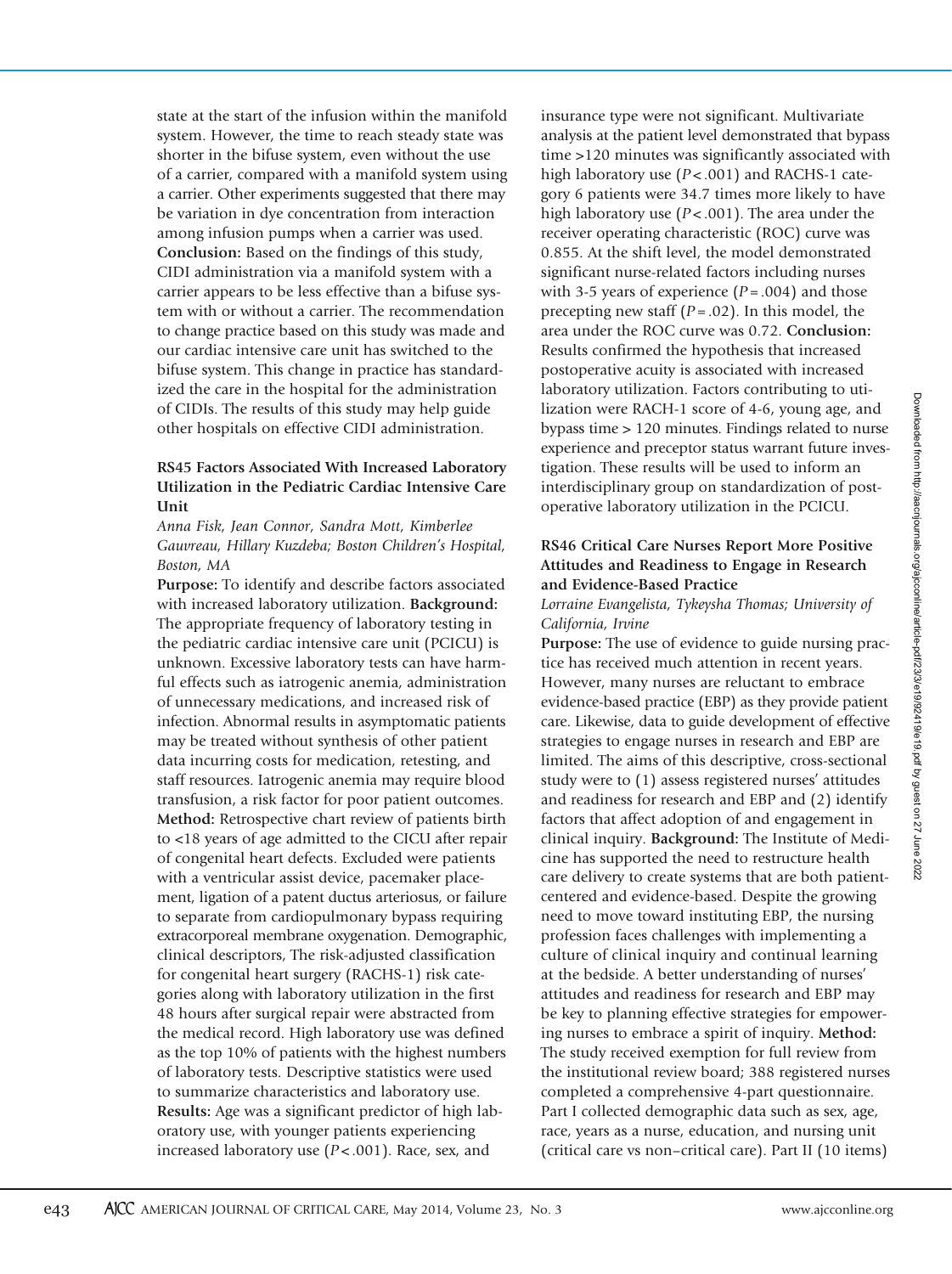used a 5-point Likert scale with which respondents indicated their agreement or disagreement with statements reflecting attitudes toward nursing research. Part III (7 items) measured perceptions related to EBP by using the 5-point Likert Scale from part II. Part IV (5 items) was adopted from the Nursing EBP Survey to assess EBP culture. **Results:** Most respondents (86%) agreed that research should guide nursing practice and will improve patient care. Similarly, 83% thought that EBP was essential to nursing practice and 78% thought it was useful in daily practice. However, only 64% and 73% thought that they could engage in research and EBP, respectively. Critical care nurses and nurses with a bachelor's or master's degree in nursing had more positive attitudes toward and were more likely than their counterparts to engage in research and EBP (all *P*'s<.001). Although older and more experienced nurses had more positive attitudes toward research and EBP, younger and less clinically experienced nurses were more likely to engage in a spirit of inquiry (all *P*'s < .05). **Conclusion:** Our data highlight the need for further education and training for nurses to improve attitudes toward clinical inquiry. Nevertheless, the elements vital to adopting best evidence into practice (eg, positive attitudes, supportive culture) were present and can serve as the foundation for designing an EBP program for our facility. Certain nursing characteristics (eg, younger age, higher education, critical care experience) may affect adoption of research and EBP and warrant further study.

## **RS47 Examining the Predictors of Hospital Disposition and Functional Status After Stroke**

*Lisa Licon; Hoag Hospital, Newport Beach, CA* **Purpose:** To examine predictive factors for disposition after acute stroke. Early evaluation from physical therapy, occupational therapy, and speech therapy is important in determining the discharge disposition of the stroke patient. Considering predicting factors, such as comorbid conditions, prior strokes, and previous level of function using the modified Rankin Scale will help to expedite a comprehensive discharge plan for stroke patients. **Background:** Stroke remains a leading cause of functional impairments, with 20% of survivors requiring institutional care and up to 30% remaining permanently disabled after 3 months. However, few studies have investigated the predictive factors for disposition after acute stroke. Predictive factors may be used to determine the stroke patients with the most comorbid conditions to evaluate early intervention in order to determine discharge disposition. **Method:** A retrospective chart review of subjects who survived to hospital

discharge ( $N = 236$ ) between June 1, 2012, and December 31, 2012, was conducted to measure 1 and 3-month outcomes (functional status, measured using the Modified Rankin Scale and discharge disposition classified in 5 categories: [1] home with no services, [2] home with home health, [3] acute rehabilitation, [4] skilled nursing facility, and [5] hospice). **Results:** Mean (SD) for age, comorbid conditions, and length of stay were 75.9 (13.7), 4.3 (5.2), 1.8 (2.0), respectively. Most were white (82%), female (51%), and married (52%); 44% were discharged home. The remaining patients were discharged home with home health (14%), acute rehabilitation (19.5%), skilled nursing facility (20%), and hospice (2.5%). Age, comorbid conditions, length of stay, and functional status on admission and at the time of discharge were significantly associated with discharge disposition and functional status at 3 months. In a multivariate analysis, older age, length of stay, number of comorbid conditions, and functional status on admission and discharge accounted for 76% and 64% of the variance in functional status at 1 month and 3 months, respectively. **Conclusion:** Our findings show that most stroke survivors are discharged home with no additional services, but a third of the patients benefited from additional home health care and acute rehabilitation services after hospital discharge. Patients with reduced functional status before the index stroke, older age, and increased length of stay, number of comorbid conditions, and level of disability after the stroke warrant increased scrutiny.

## **RS48 Poor Nutritional Intake and Malnutrition in Obese Patients With Heart Failure**

*Lorraine Evangelista; University of California, Irvine* **Purpose:** To identify the food and nutrient intake of the Pro-HEART trial participants and compare participant intake with national guidelines. **Background:** Poor nutritional status and unintentional cachexia have a strong association with survival in patients with heart failure. However, little research has described the dietary patterns of obese patients with chronic heart failure. **Method:** Pro-HEART is a clinical trial designed to evaluate the short-term and long-term effects of a high protein vs standard protein diet on body weight and adiposity and other health outcomes in overweight and obese patients with heart failure, complicated with diabetes and/or metabolic syndrome. Baseline food consumption for this cross-sectional analysis was assessed by using a validated 3-day food record. **Results:** Among 53 participants, a mean of 41% of the participants exceeded the recommended percentage of calories